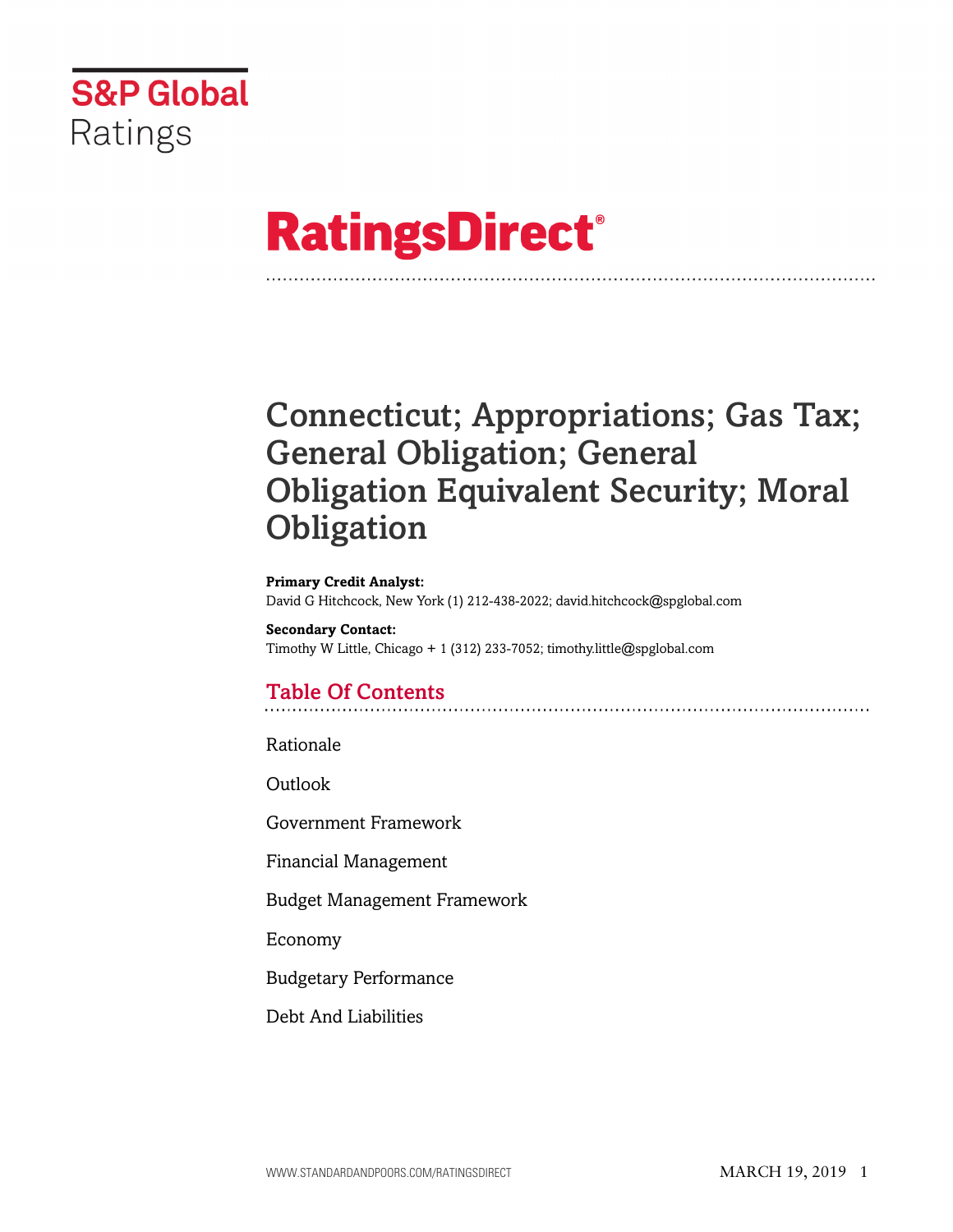| <b>Credit Profile</b>                                    |                  |                        |  |  |  |  |
|----------------------------------------------------------|------------------|------------------------|--|--|--|--|
| US\$600.0 mil GO bnds ser 2019 A due 04/15/2039          |                  |                        |  |  |  |  |
| Long Term Rating                                         | A/Positive       | New                    |  |  |  |  |
| US\$250.0 mil Taxable GO bnds ser 2019 A due 04/15/2029  |                  |                        |  |  |  |  |
| Long Term Rating                                         | A/Positive       | <b>New</b>             |  |  |  |  |
| <b>Connecticut GASTAX</b>                                |                  |                        |  |  |  |  |
| Long Term Rating                                         | $A+$ /Positive   | Affirmed               |  |  |  |  |
| Connecticut GO                                           |                  |                        |  |  |  |  |
| Long Term Rating                                         | A/Positive       | Affirmed               |  |  |  |  |
| Connecticut GO                                           |                  |                        |  |  |  |  |
| Long Term Rating                                         | A/Positive       | Affirmed               |  |  |  |  |
| Connecticut taxable GO (AGM) (SEC MKT)                   |                  |                        |  |  |  |  |
| <b>Unenhanced Rating</b>                                 | A(SPUR)/Positive | Affirmed               |  |  |  |  |
| Connecticut GO                                           |                  |                        |  |  |  |  |
| Long Term Rating                                         | A/A-1/Positive   | <b>Outlook Revised</b> |  |  |  |  |
| <b>Capital Region Development Authority, Connecticut</b> |                  |                        |  |  |  |  |
| Connecticut                                              |                  |                        |  |  |  |  |
| Capital City Economic Dev Auth (Connecticut) GOEQUIV     |                  |                        |  |  |  |  |
| Long Term Rating                                         | A/A-1/Positive   | <b>Outlook Revised</b> |  |  |  |  |

# <span id="page-1-0"></span>Rationale

S&P Global Ratings has revised its outlook on the State of Connecticut to positive from stable and affirmed its 'A' rating on approximately \$18.3 billion of the state's general obligation (GO) bonds outstanding, its 'A-' rating on state appropriation-backed debt, and its 'BBB' rating on the state moral obligation debt. At the same time, S&P Global Ratings has assigned its 'A' rating to Connecticut's \$600 million general obligation (GO) bonds, 2019 series A, and \$250 million taxable GO bonds, 2019 series A. The outlook on the bonds is positive.

We have also revised our outlook on Connecticut's special tax obligation transportation fund secured debt, to positive from stable, and affirmed our 'A+' rating on the debt, which under our priority-lien criteria is limited to one notch above our GO rating.

The outlook change to positive reflects the increased likelihood that Connecticut will preserve recently replenished reserves at what we view as strong levels, and that the state's high debt levels could moderate if the governor's proposal for a new "debt diet" is carried through into policy. Currently, Connecticut remains the only state with a high enough debt load to trigger a one-notch downward override rating adjustment under our state rating methodology.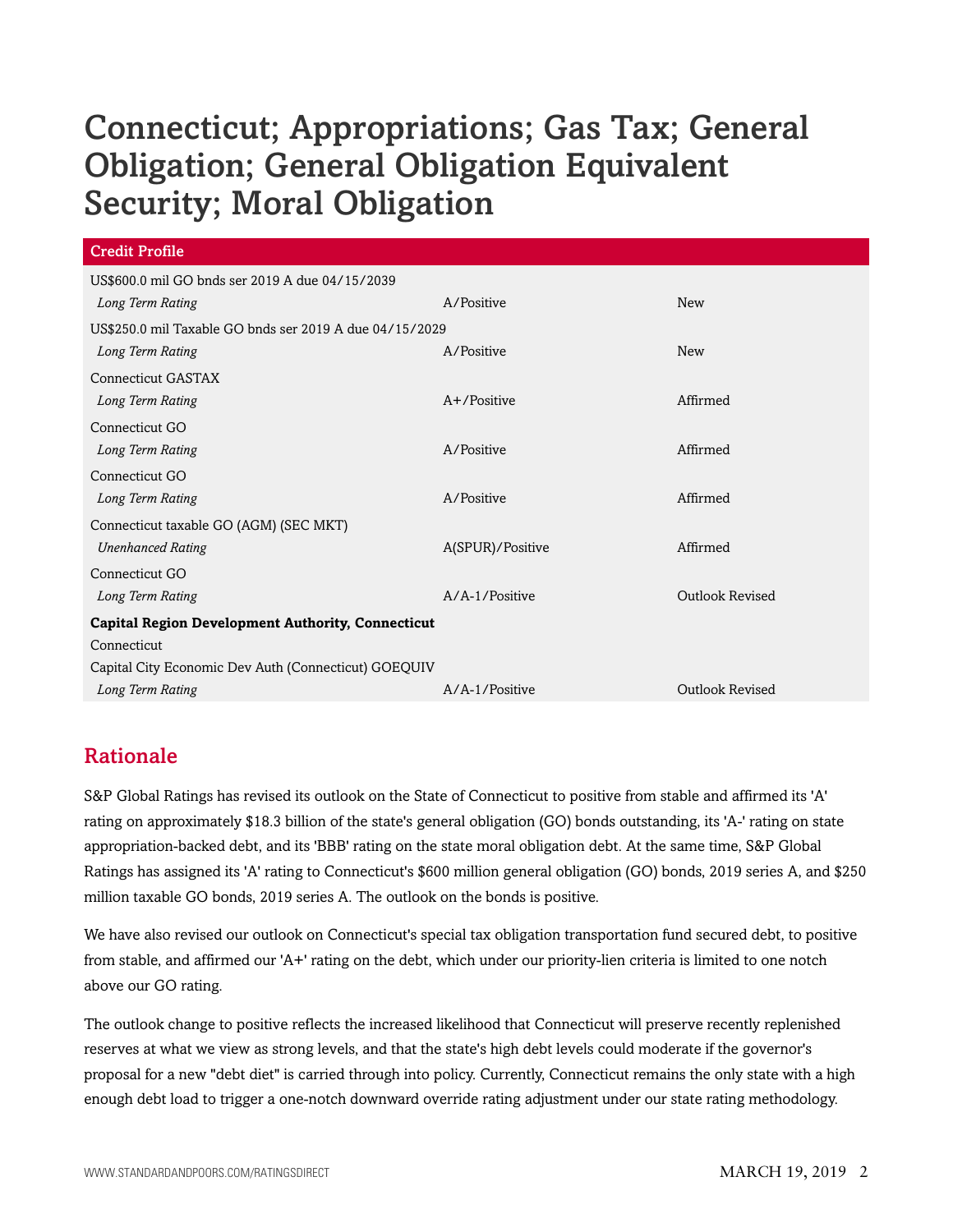During our two-year outlook horizon we could raise the state GO rating if we believe Connecticut's currently high debt level might moderate; or if we believe the state will retain currently high budget reserves through the next fiscal 2020-2021 biennium. Newly elected Gov. Ned Lamont has proposed a budget that adds to existing reserves, but for the legislature to adopt such a budget might require politically unpalatable measures, such as reductions in aid to local governments. We calculate the fiscal 2020 budget gap, which needs to be closed at 7.9% of expenditures, could potentially fall to a more moderate 3.1% gap if the state keeps existing tax policies from expiring. The state projects fiscal 2021's gap at a level we calculate at 5.7% if the state keeps existing tax policies, and 10.9% if it does not. We also believe federal tax reform's disallowance of state and local tax deductions could disproportionately affect states with highly progressive income taxes and a concentration of top taxpayers, such as Connecticut, so as to create increased uncertainty forecasting income tax collections this year, as indicated by recent monthly tax shortfalls that California, New Jersey, and New York have experienced.

State GO bond covenants imposed last year require revenue above a volatility cap to be set aside into reserves. The state estimates these one-time revenues will boost reserves to an estimated 10.2% of general fund expenditures at fiscal year-end 2019. Previously, Connecticut had a history of carrying low reserves, and ended fiscal 2017 with a reserve of only 1.2% of expenditures. Bond covenants allow reserve drawdowns upon a supermajority legislative vote, which the majority party holds at present. Our positive outlook anticipates at least a one-in-three possibility that the state could retain high reserves through the upcoming biennium, or that future debt issuance could be substantially reduced.

The GO rating on Connecticut reflects our view of the following factors:

- The state's high income levels;
- A diverse economy;
- Active monitoring of revenues and expenditures to identify and correct midyear budget gaps, as exemplified by midyear budget adjustments made in fiscal years 2015, 2016, 2017, and 2018;
- An increase in budget reserves from a low 1.2% of expenditures at fiscal year-end 2017, to a good 6.2% of expenditures in fiscal year-end 2018, and a projected 10.2% at fiscal year-end 2019;
- Recently implemented bond covenants that for five years will require the state to budget slightly less than forecast revenue, limit GO debt issuance, and place income tax receipts above the volatility cap into reserves; and
- Adequate operating liquidity, despite negative generally accepted accounting principles (GAAP) general fund balances.

Offsetting factors, in our opinion, include:

- High debt, high unfunded pension liabilities, and large unfunded other postemployment benefit (OPEB) liabilities, all of which create what we believe are significant and growing fixed-cost pressures that restrain Connecticut's budgetary flexibility, as evidenced by a four-month delay in enacting the fiscal 2018-2019 biennium budget.
- Connecticut had the second-highest combined debt, pension, and OPEB liabilities of all the states in fiscal 2017, as well as individually the highest tax-backed debt to gross state product (GSP). It is the only state that has triggered a one-notch rating override reduction in our state rating model due to high debt.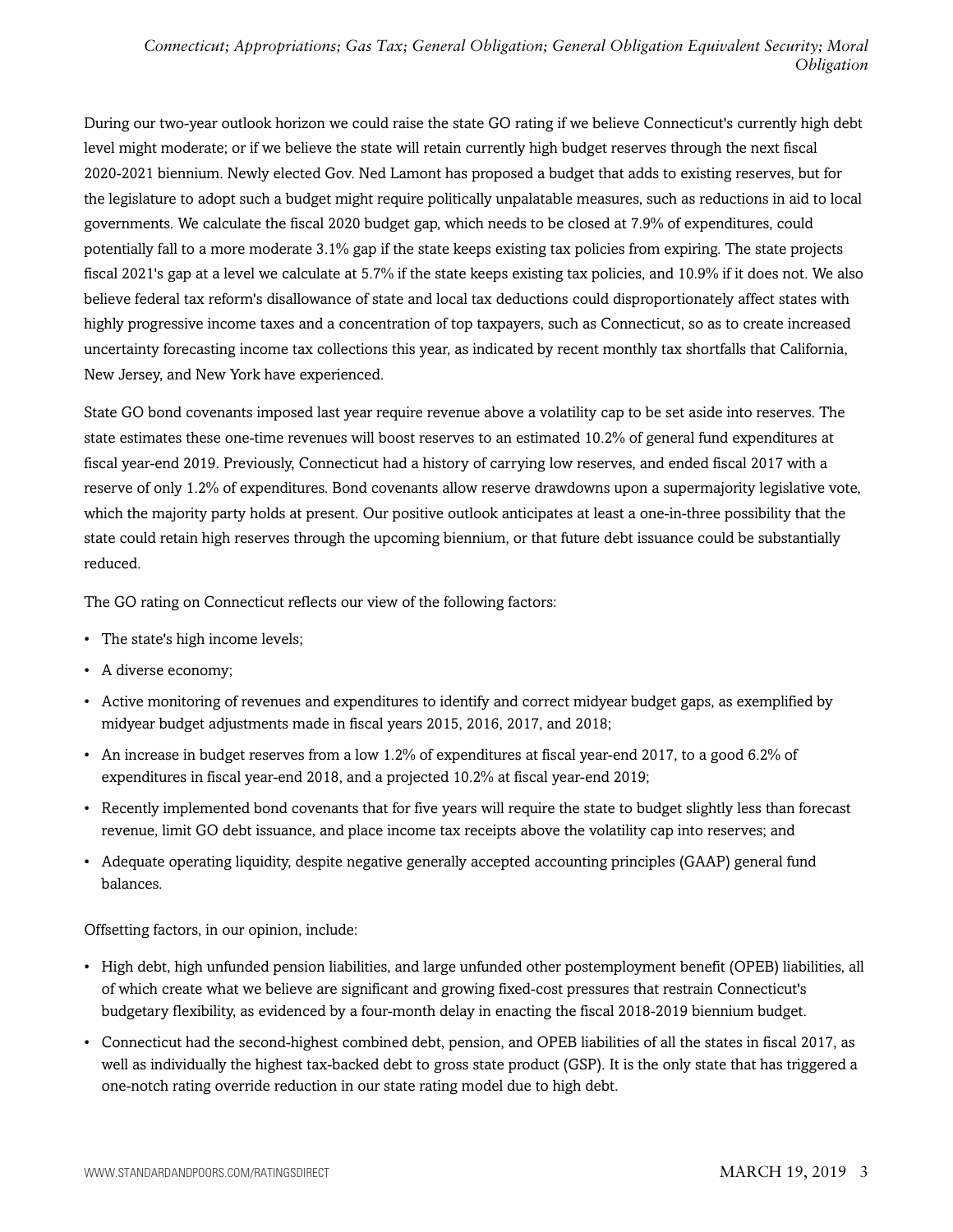- High fixed costs, which could pose a major impediment to solving future budget gaps in the event of a recession--combined debt service, pension, OPEB, Medicaid, and other entitlement costs comprised 49% of Connecticut's fiscal 2019 budgeted expenditures.
- At the same time, the state has been funding full annual actuarially determined contributions (ADC) to its retirement systems and is partially prefunding an OPEB trust fund, helping hold down the pace of projected future cost increases.

Other offsetting factors include:

- Annual population declines each year since 2013, and slow economic growth, exacerbated by job losses in the state's well-paying financial sector, which is expected to contribute to weak revenue growth over the next several years and lead to difficult budget-balancing decisions beyond the current biennium as pension costs rise. The state is one of only a few that has not fully recovered all of the jobs lost since the last recession, having recovered 94% of employment through December 2018; and
- A history of cyclical budget performance and low budget reserves before fiscal 2018.

Connecticut's revenue volatility cap under its new bond covenants, and windfall income tax as the result of taxpayer behavior to federal tax reform, has raised the state's budget reserves from chronically low levels to a strong position. The state estimates its budget reserve will rise to a strong 10.2% of expenditures at fiscal year-end 2019 from a low 1.2% at fiscal year-end 2017. The volatility cap transfers income tax revenue of more than \$3.15 billion (adjusted annually by the five-year growth in personal inome) to the state's budget reserve fund. The segregation of revenue was designed to capture an expected one-time windfall from federal tax reform and shield Connecticut from historically cyclical income taxes.

However, diversion of revenue above the volatility cap has also gives the state a budgetary cushion, in that if income tax comes in below forecast levels, no adjustment to ongoing spending is needed, as long as income tax remains above the cap amount. Bond covenants also require the state to budget for slightly less than full forecast revenues, apart from the volatility cap, providing further revenue cushion. These bond covenants, in place for five years, or longer if statutory law is not changed, help shield Connecticut's cyclical revenue streams. Cyclical revenue is partially the result of dependence on the financial industry and top taxpayers that derive a significant portion of their income from capital gains. In tax year 2017, those making a million dollars or more a year comprised only 0.7% of taxpayers, but contributed 35.3% of state income tax revenue. In fiscal 2020, Connecticut projects tax revenue to come in at \$377 million above combined revenue caps, or 1.9% of forecast revenue.

Gov. Lamont's proposed fiscal 2020-2021 biennium budget would fully retain reserves, which would build up to 14.1% of expenditures by fiscal year-end 2021, and the governor has stated opposition to using supermajority legislative provisions to make even small draws on the reserve in the next biennium. His budget proposal would close projected budget gaps by making permanent temporary tax measures enacted in the previous biennium, such as a business surtax and a portion of a hospital providers tax, and by broadening the sales tax base to a number of services, while also adding certain new taxes, such as on sugary drinks and plastic bags, and an increasing the lodging tax rate. The new governor also proposes to have non-distressed cities and towns, which are responsible for kindergarten to grade 12 (K-12) education, pick up 25% of teacher retirement fund normal costs. A similar larger cut in local aid for teacher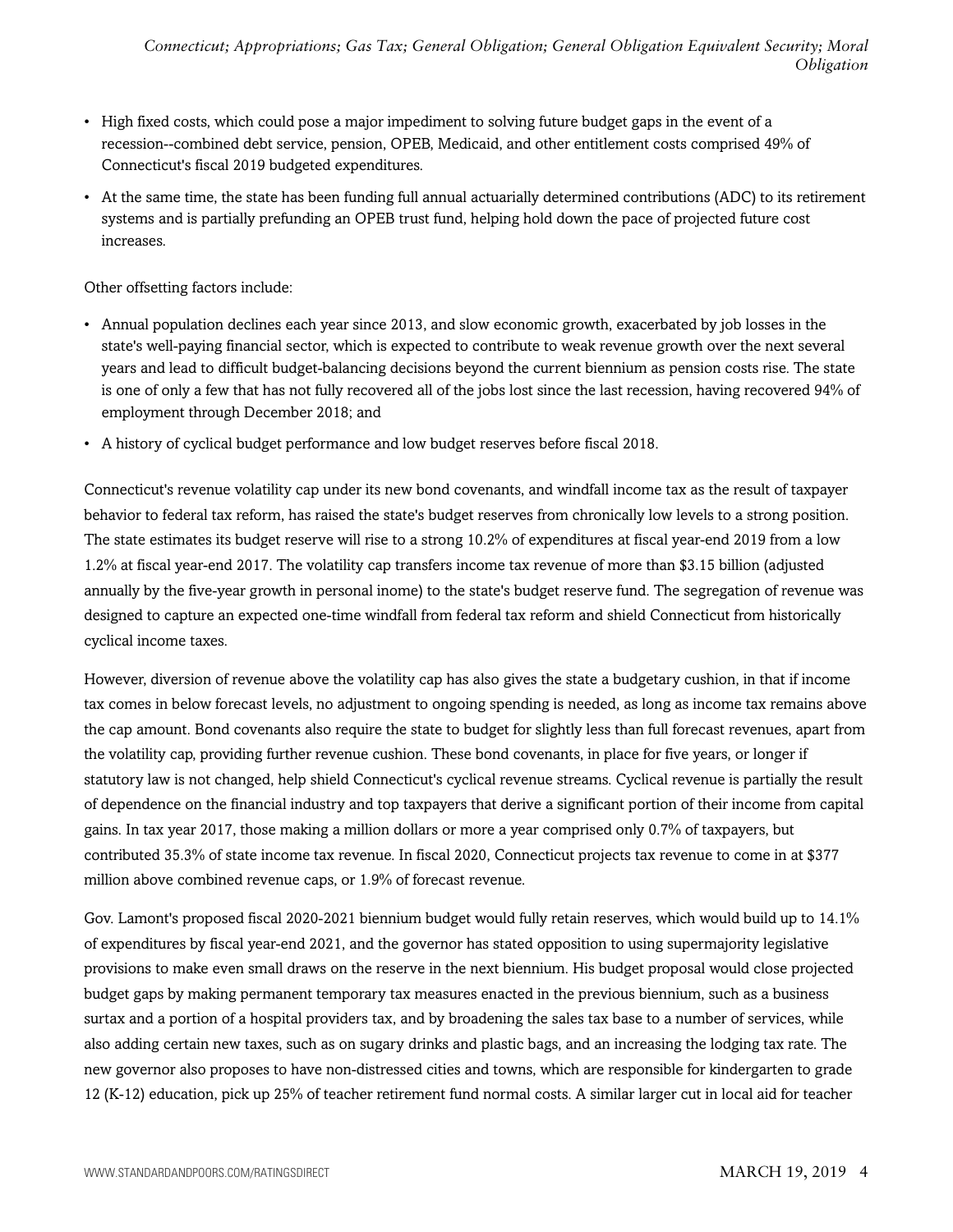contributions that the previous governor proposed was rejected by the legislature in the current biennium budget. In addition, the governor is looking to negotiate new labor savings, which could be difficult to achieve in view of the long length of the current labor contracts, and expects substantial near-term budget savings from pushing out the amortization of the teachers' retirement system unfunded liabilities.

The state projects a budget gap of \$1.5 billion in fiscal 2020, or what we calculate as 7.9% of projected expenditures before suggested budget cuts, and a gap of \$2.2 billion in fiscal 2021, or 10.9%. These gaps are calculated after segregating amounts above Connecticut's revenue caps to the budget reserve. It is interesting to note that the fiscal 2020 budget gap would shrink to what we calculate as only about 1% of baseline expenditures if the state maintained existing tax and spending policies and used the revenue forecast above the revenue cap of \$377 million for spending instead of further increasing reserves.

Of the \$1.5 billion fiscal 2020 projected total budget gap, \$927.2 million, or 4.7% of expenditures, would be solved in the governor's budget proposal by maintaining current biennium tax policy. The governor proposed closing the remaining \$617.1 million gap in 2020 with an assortment of small measures. Various revenue proposals include increasing the sales and use tax as a result of broadening the tax base to certain services and eliminating several exemptions, totaling \$371 million in 2020 and \$652.6 million in 2021; a proposed tax on sugary beverages that would bring in \$163.1 million in fiscal 2021; \$516 million in both 2020 and 2021 from maintaining a hospital user fee; and \$60 million in 2020 and \$37.5 million in 2021 from maintaining a 10% business surtax surcharge; also included are a large number of other measures, none of which involves broad changes in sales or income tax rates. These increased revenues are offset by reductions in certain federal revenues and one-time funds. Proposed pension reform, primarily a proposal to push out amortization of the teachers' retirement system unfunded liabilities for 30 years and lower the system's assumed rate of return to 6.9% from 8.0%, would save the state \$183.4 million in fiscal 2020 from current contribution levels, and \$183.4 million in 2021. The proposal for localities to pick up 25% of the normal cost of teacher pension costs amounts to only a modest \$49.2 million in fiscal 2021 and \$71.5 million by 2022, but could grow over time. All pension proposals combined together would save the state \$315.3 million in 2021, or 1.6% of baseline expenditures. The governor proposes a substantial reduction in annual debt issuance, but these savings would largely accrue to future bienniums.

Overall, because of the volatility cap and new strictures to budget only 99.50% of forecast revenue in fiscal 2020 and 99.25% in fiscal 2021, total general fund revenue is projected to increase only 1.1% in fiscal 2020 and 3.2% in fiscal 2021, balanced against expenditure increases of 1.6% in fiscal 2020 and 3.2% in fiscal 2021. The state is forecasting an economic growth rate for the sales and use tax of 2.7% in fiscal 2020 and 2.4% in 2021, and 2.7% and 2.2% for income tax withholding, in those fiscal years respectively, as well as a decline of 8.4% in 2020 and growth of 2.7% in fiscal 2021 in income tax estimates and finals, which picks up capital gains tax. We think this is reasonable in view of IHS Markit's forecast for state personal income growth of 3.4% in calendar 2019, 3.4% in calendar 2020, and 3.5% in calendar 2021.

Connecticut enacted a bi-partisan 2018-2019 biennium budget four months late into the fiscal year that began July 1, 2017. The delay arose from a need to close large budget gaps resulting from a combination of weak income tax revenue growth; increased pension, OPEB, and Medicaid costs; and a resistance in the legislature to additional tax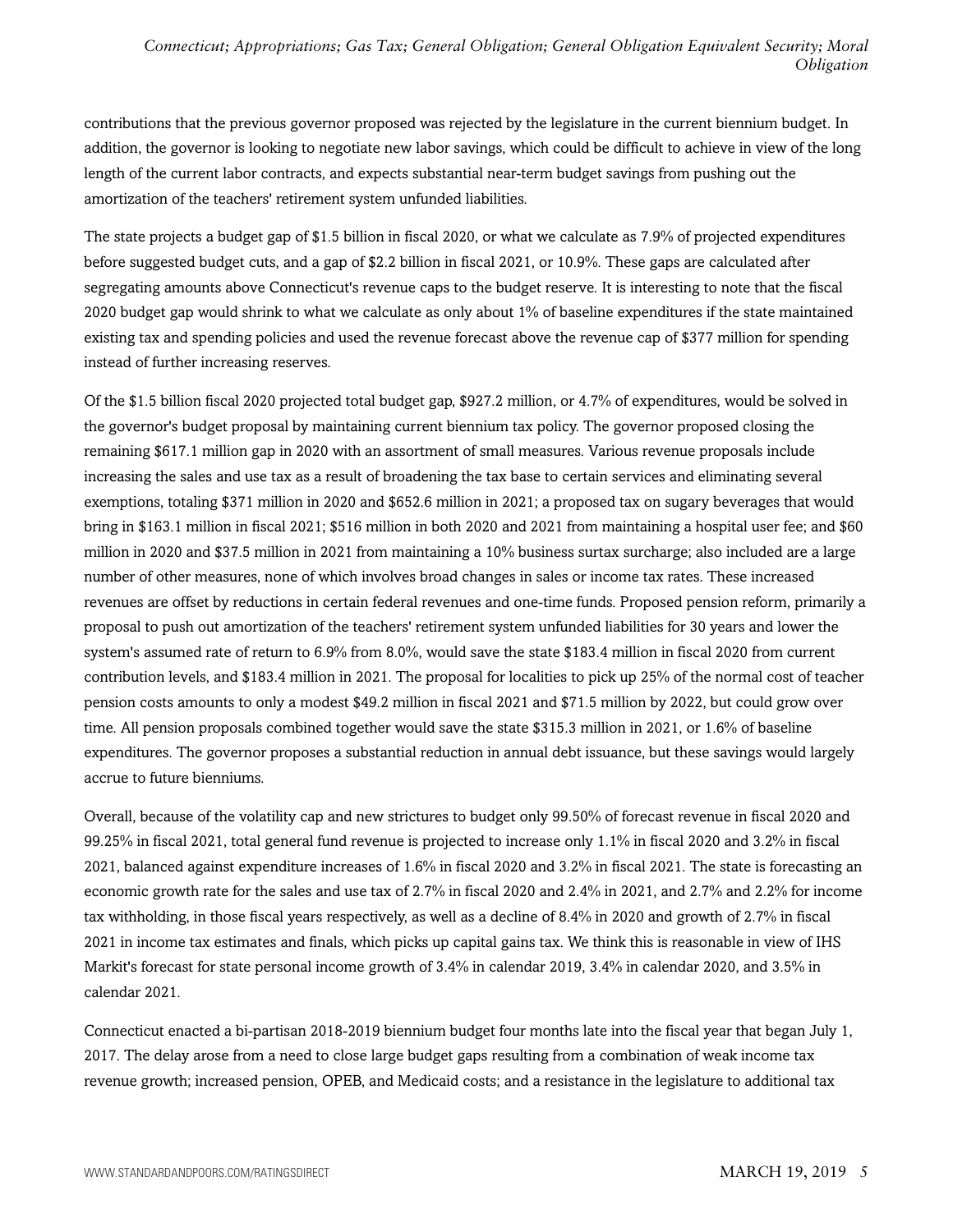increases after several rounds of tax hikes in preceding bienniums. The 2018 general fund budget gap originally totaled 13% of projected revenue because of slow economic growth before budget-closing actions. The state ended up running a general fund operating deficit in fiscal 2018 of 2.6% of expenditures, but due to excess volatility cap revenues, held apart from the general fund, increased its budget reserve fund to a good 6.3% of expenditures at fiscal year-end 2018, up from 1.2% at fiscal year-end 2017.

Early in the current 2018-2019 biennium the state forecast an operating deficit and made a small midbiennium budget adjustment in May 2018. However, recent income tax receipts have come in above budget, and Connecticut expects to end fiscal 2019 with a \$516.1 million operating surplus, or 2.7% of expenditures, which with an additional \$648 million of excess volatility cap revenue, would combine to add \$1.2 billion in reserves and bring the state's total budget reserve up to \$2.3 billion at fiscal year-end 2019, or 10.4% of expenditures.

Out-year deficits still loom. The state projects out-year general fund deficits of \$384.2 million in fiscal 2022, \$754.1 million in 2023, and \$990.5 million in 2024, although these will shrink somewhat if the governor's proposal to maintain current tax policies is enacted into law. If that occurs with the governor's other proposals, the state estimates that there will be no one-time revenue items at all in the 2021-2022 biennium budget.

While the state's budget picture has brightened considerably in the past year following a pickup in economic growth, our concern remains regarding a potential cyclical peak. Connecticut has reduced its flexibility to raise tax rates following tax increases in each of the last several biennium budgets, while high fixed costs limit the ability to reduce expenditures should another recession occur.

The state calculates \$5.4 billion of combined general fund fixed costs for debt service, pension, and OPEB in fiscal 2019, totaling a sizable 29% of estimated general fund expenditures, with a small part of this representing additional deposits to an OPEB trust fund (\$91 million of such deposits were made in 2018). Adding in \$2.6 billion of 2019 Medicaid payments brings fixed costs up to 42% of 2019 expenditures. In addition, adding \$1.3 billion of other entitlement account spending reported by the state brings the total 2019 fixed cost percent up to 49%. In our view, fixed costs are high and could potentially squeeze remaining unrestricted budget areas such as local aid, higher education, and to a lesser extent transportation, in the event of future budget gaps.

A pension agreement with the state employee union in 2016 has helped control fixed cost growth by smoothing out what would have been a potential spike in pension payments over the next few years and pushing amortization of some unfunded pension liabilities payments into later years. At the same time, it lowered the state employees' retirement system assumed rate of return to a more conservative 6.9% from 8.0% (see "Connecticut's Recent Pension Agreement With Unions Could Be Mildly Positive For The State," published Jan. 23, 2017, on RatingsDirect). The state has now proposed similarly changing the teachers' retirement system by amortizing unfunded liabilities over 30 years and dropping the return assumption to a more conservative 6.9%. The state attorney general has opined that this will not contravene outstanding pension bond covenants if the state adds a new reserve fund to the bond issue, as proposed. We believe that the small \$183 million drop in annual state contributions as a result of the teachers' retirement fund changes will be relatively minor, while the proposed phase-in to level dollar funding after a number of years could eventually help stabilize growth in the pension contributions. The state continues to fully fund its pension funds' annual ADC.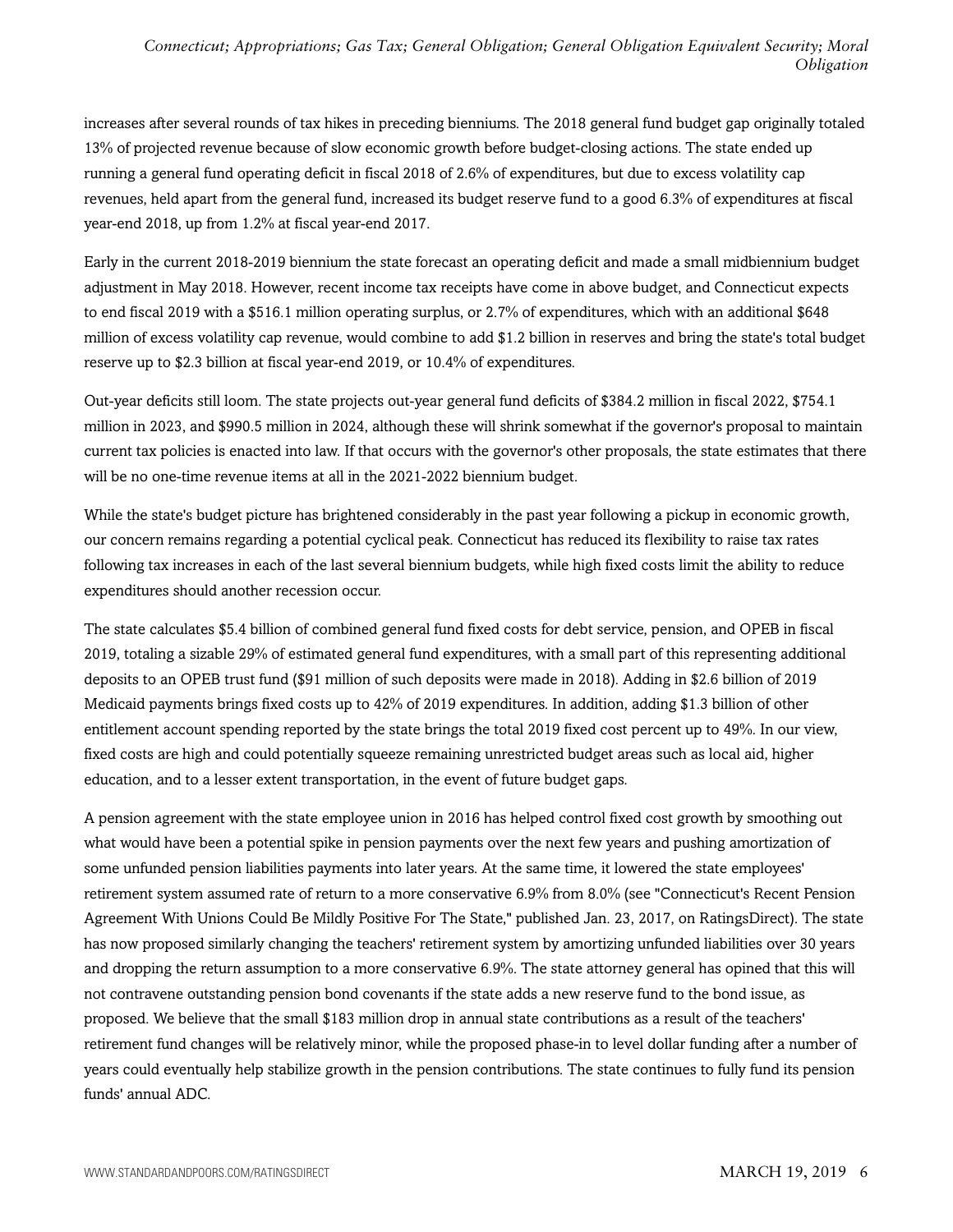Connecticut made statutory changes in certain financial practices in the current biennium that will more rigidly control spending and bonding, as well as added a spending cap to the state constitution. The state has additionally locked these practices into place for the next five years through recent bond covenants. By using bond covenants, the ability to change these procedures is taken out of the hands of future legislatures. This could help credit quality to the extent structural balance were enhanced and reserve balances were preserved during good economic times, but could potentially squeeze discretionary spending if fixed costs continue to escalate (see "Could Connecticut's Proposed Bond Covenants Lead The Way To A New Financial Management Tool For Other U.S. States?", published March 28, 2018). Overall, we see the restrictions as likely beneficial to credit quality, assuming budget economic forecasting is accurate. The constitutional spending cap limits expenditure growth to the greater of the percent increase in personal income over a five-year period, or the percent increase in inflation over the previous calendar year, unless overridden by the governor and three-fifths of the legislature. The bond covenants include budgeting for only 99.5% of forecast revenues in fiscal 2020, with a phase down to 98.0% of revenue by 2026, transferring certain annual income tax revenue above \$3.15 billion (adjusted yearly for economic growth) to the budget reserve, and implementation of various bond caps, unless the governor and three-fifths of the legislature declare a financial emergency. Statutory law also now limits use of the budget reserve to instances when revenues are forecast to decline 1% or more, or if the budget reserve equals 5% or more of current-year appropriations, for the purpose of paying the unfunded past service liability of the employees' and teachers' pension systems in excess of regular contributions. By making budget reserve drawdowns more difficult, balances might more likely be preserved for recessionary periods, which if actually demonstrated could potentially improve credit quality.

On a GAAP basis, the state showed a positive general fund balance in fiscal 2018, the most recent audited year, after a long period of chronic negative fund balances. At fiscal year-end June 30, 2018, the state had a positive total general fund balance of \$1.15 billion, or 5.6% of expenditures. The combined budget reserve and unassigned general fund balance totaled \$960 million, or 4.6%. This contrasts to a total general fund balance of negative \$494 million at the end of fiscal 2017, or 2.6% of expenditures and transfers out, and a larger deficit fund balance of negative \$614 million, or 3.3% at fiscal year-end 2016.

The state still ranks first in per capita income at 139% of that of the U.S. in 2017, although down from 153% in 2010. The economy continues to grow, despite continuous small population declines each year since 2013, based on recently revised census data. In 2018, state population decreased 0.03% to 3.57 million. Connecticut has regained about 94% of the jobs lost in the last recession. IHS Markit forecasts real GSP growth of 1.5% in 2019, and 1.4% in 2020, below that of the nation. Job losses in the well-paying financial sector have contributed to revenue weakness, but the remaining above-average proportion of jobs in this sector still represents a wealthy tax base, and financial sector employment started to grow slowly again in 2017. State defense industries could also do well if federal defense spending escalates.

At the same time, we view Connecticut's long-term liabilities as high and growing. We calculate fiscal year-end 2018 tax-backed debt at 9.4% of 2017 personal income (more than one-third higher than our '4' threshold of 7.0%). We calculate fiscal year-end 2018 tax-backed debt per capita at \$6,810 (more than one-third higher than our '4' threshold of \$3,500), and tax-backed debt service-to-governmental funds spending at 15.3% (more than one-third higher than our '4' threshold of 10.0%). Our other debt ratios include debt-to-gross product (9.2% using the most recent 2017 gross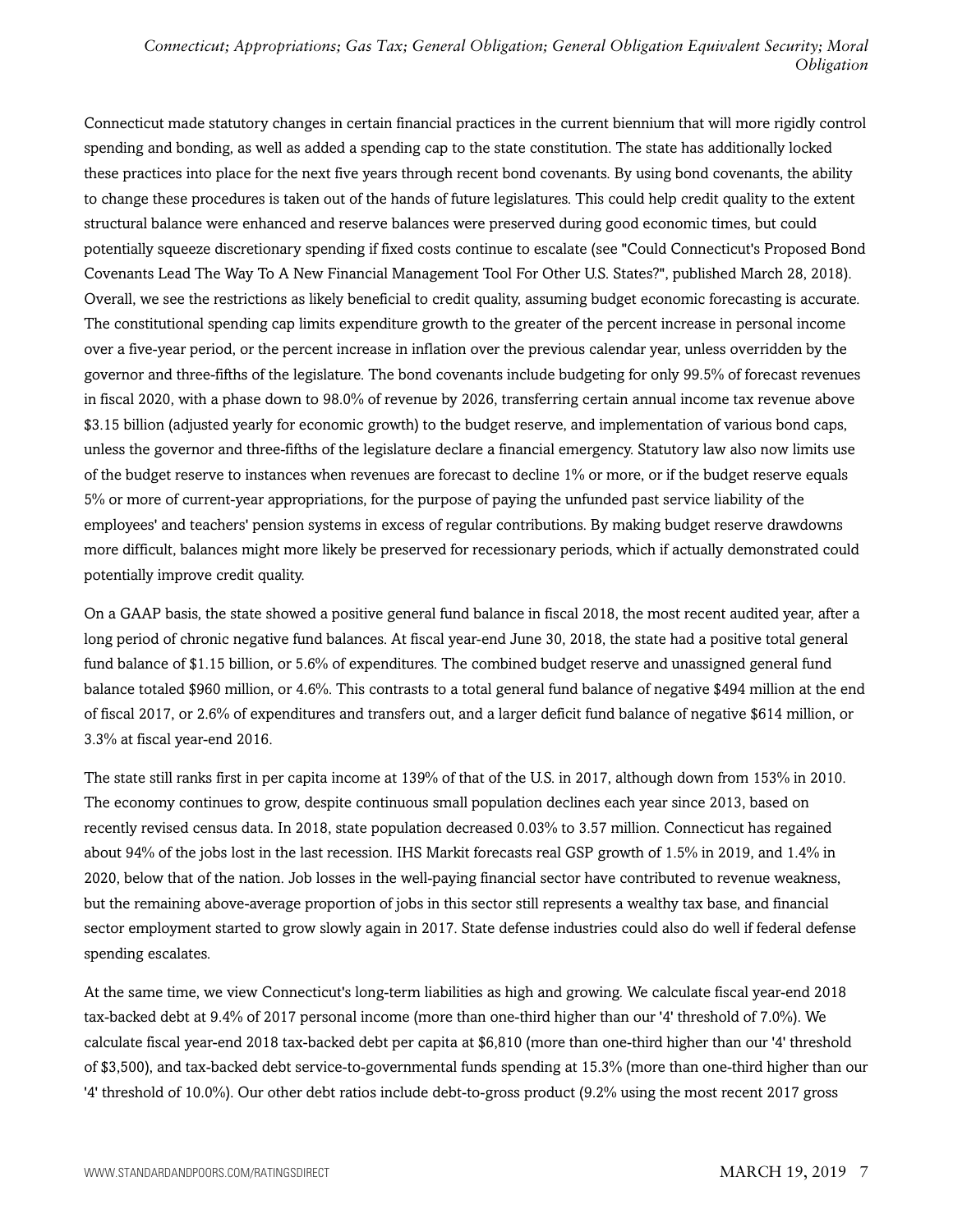product figure), and the 10-year total tax-backed debt amortization ratio, which is considered good at 68%. Under our state rating criteria, when a majority of our debt ratios are one-third or more above our threshold for a scoring of '4', our criteria adds an extra one-notch downward adjustment to our overall indicative state rating score. The high debt override threshold was first met in fiscal year-end 2017, before Connecticut's assumption of the city of Hartford's \$540 million of debt and large issuances incorporated into our 2018 debt calculations. The governor has proposed issuing an annual average of \$1.7 billion of combined GO and transportation tax-supported debt in the coming biennium, compared with an average of \$2.4 billion in fiscal years 2012-2019, under his debt diet proposal, which could begin to materially reduce future debt levels if continued past the next biennium.

Unfunded pension liabilities are also high at 14% of personal income on a 2018 Governmental Accounting Standards Board (GASB) 67 basis, while the state's combined pension-funded ratio on a GASB basis is low at 45%, despite annual funding of the ADC. We view Connecticut's combined state employee and teacher net OPEB liability as high at \$19.9 billion, or 7.7% of personal income, although it has declined and stabilized in recent years due to partial funding of an OPEB trust fund. However, state debt and pension ratios are approaching levels that could each trigger a one-notch downgrade under our state rating criteria.

Based on the analytic factors we evaluate for states, on a scale of '1.0' (strongest) to '4.0' (weakest), we have assigned a composite score of '2.2' to Connecticut, indicative of an 'AA-' rating. However, we also calculate that a majority of Connecticut's debt ratios in our state scoring criteria lie more than one-third above the level necessary to score a '4', which triggers a one-notch rating override under our state scoring criteria, for an indicative rating of 'A+'. We are further using our discretionary ability to rate one notch below the indicative rating and maintain our 'A' rating, while revising the outlook to positive, in that if reserve levels are not maintained at current elevated levels in the final enacted budget and into the new biennium, the indicative rating score could fall back 'A'.

# <span id="page-7-0"></span>**Outlook**

Our positive outlook reflects the increased likelihood that Connecticut will preserve recently replenished reserves at what we view as strong levels, and that the state's high debt levels could moderate if the governor's proposal for a new debt diet is carried through into policy.

Currently, Connecticut remains the only state with a high enough debt load to trigger a one-notch downward override rating adjustment under our state rating methodology. During our two-year outlook horizon we could raise the state GO rating if we believe Connecticut's currently high debt level might no longer reach our override threshold, or if we believe the state will retain currently high budget reserves through the next fiscal 2020-2021 biennium. The governor has proposed a budget that adds to existing reserves, but doing so in the final adopted budget might require politically unpalatable measures, such as reductions in local aid. We calculate the fiscal 2020 budget gap of 7.9% of expenditures could potentially fall to a smaller 3.1% gap if the state keeps existing policies and tax rates from expiring, while fiscal 2021's gap is 10.9%, which would fall to 5.7% if existing tax policies were maintained. We also believe the effect of federal tax reform's disallowance of state and local tax deductions on states such as Connecticut, which have highly progressive income taxes and a concentration of top taxpayers, has created increased uncertainty forecasting this year's income tax collections, as indicated by recent monthly tax shortfalls that California, New Jersey, and New York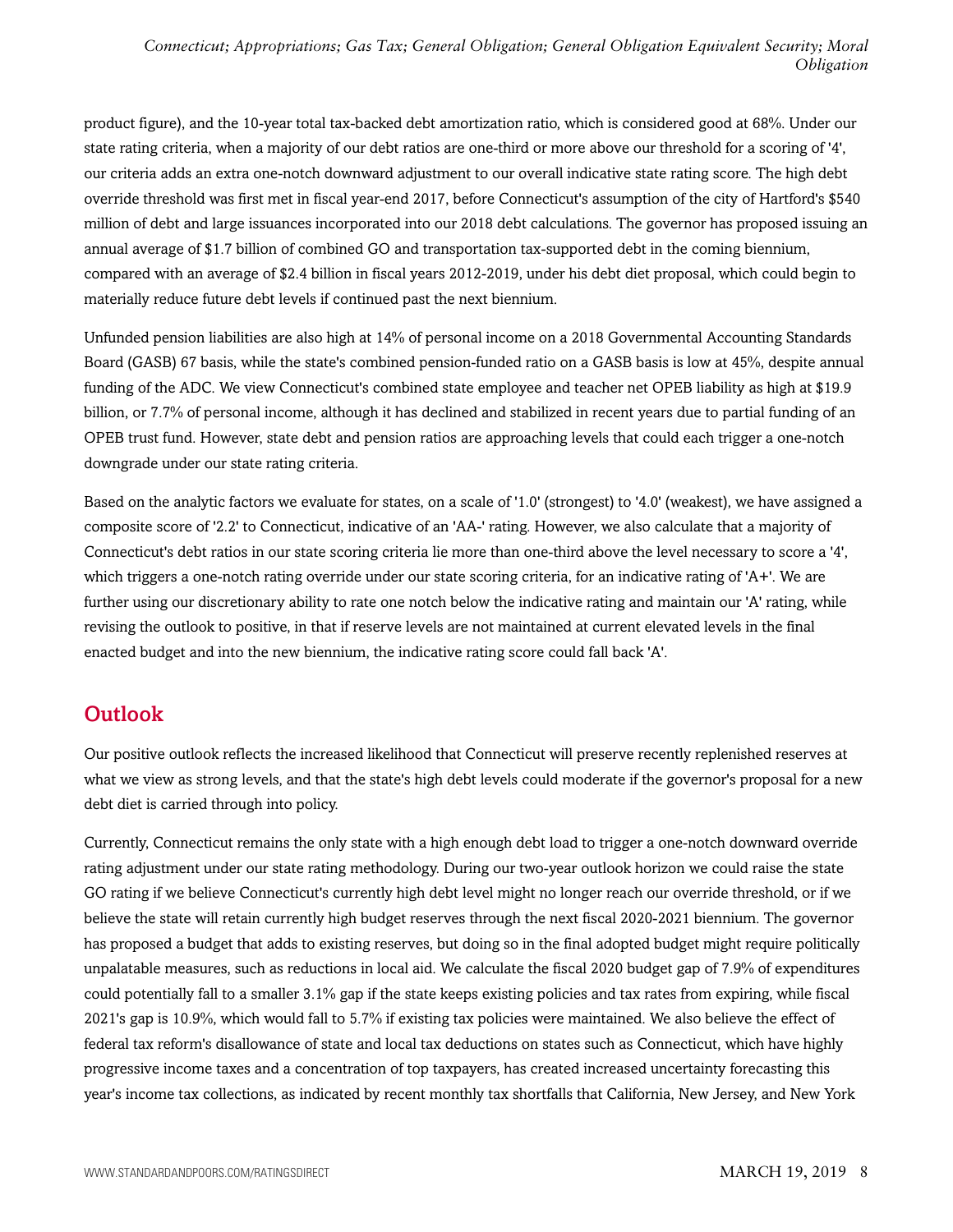have experienced.

State GO bond covenants imposed last year require revenue above a volatility cap to be set aside into reserves. Connecticut estimates these one-time revenues will boost reserves to an estimated 10.4% of general fund expenditures at fiscal year-end 2019. Previously, the state had a history of carrying low reserves, and ended fiscal 2017 with a reserve of only 1.2% of expenditures. Bond covenants still allow reserve drawdowns upon a supermajority legislative vote, which the majority party holds at present. Our positive outlook anticipates at least a one-in-three possibility that Connecticut could retain high reserves through the upcoming biennium, despite weak revenue and demographic trends, or that future debt issuance could be substantially reduced.

The outlook also assumes that while proposed changes to the teachers' retirement system may push out amortization of unfunded liabilities, the state will continue to make full revised ADC payments and continue to show structural budget balance during this current period of economic growth. Should reserve levels drop to low levels during a period of economic growth, or significant one-time budget balancing measures find their way into the upcoming biennium budget, so as to create material structural imbalances, we could revise our outlook to stable. Another event that could cause us to revise the outlook or lower the rating would be significant budgetary stress due to an unexpected economic recession, in view of Connecticut's high fixed costs.

We believe that the majority of our debt ratios will remain at least one-third higher than the threshold triggering our one-notch lower rating over our two-year outlook horizon. This threshold was first triggered at the end of fiscal 2017. The subsequent state assumption of Hartford's GO debt and additional state GO and transportation tax- supported issuances caused state debt levels to rise even further by the end of fiscal 2018. However, we could still remove this override adjustment during our two-year outlook period if we believed the governor's proposal to shrink future debt issuance might be adhered to over the long run and bring state debt levels below our override threshold at some point in the future. The governor's proposal to implement new highway tolling could provide a non-tax revenue source to support Connecticut's significant transportation capital needs.

# <span id="page-8-0"></span>Government Framework

The government framework--including fiscal policy and intergovernmental funding within which each state taxes, spends, and issues debt--influences Connecticut's ability to manage through economic cycles.

A key feature of Connecticut's governmental framework is a balanced budget requirement. The state constitution provides that the amount of general budget expenditures authorized in any fiscal year shall not exceed the estimated amount of revenue for that fiscal year. In developing its budget, Connecticut operates under a constitutional expenditure cap that limits spending growth to the greater of personal income growth or the inflation rate, unless the governor declares a state of emergency, or three-fifths of each house of the legislature votes to exceed the limit due to extraordinary circumstances. The expenditure cap excludes debt service, payments from federal grants, and matching payments, while certain pension costs are phased in under the cap in stages beginning in 2024. There is no statutory or constitutional prohibition against borrowing for operating purposes, and the state has done so in the past. Connecticut is authorized to issue GO debt, special tax obligation debt, and special obligation and revenue debt. Debt outstanding,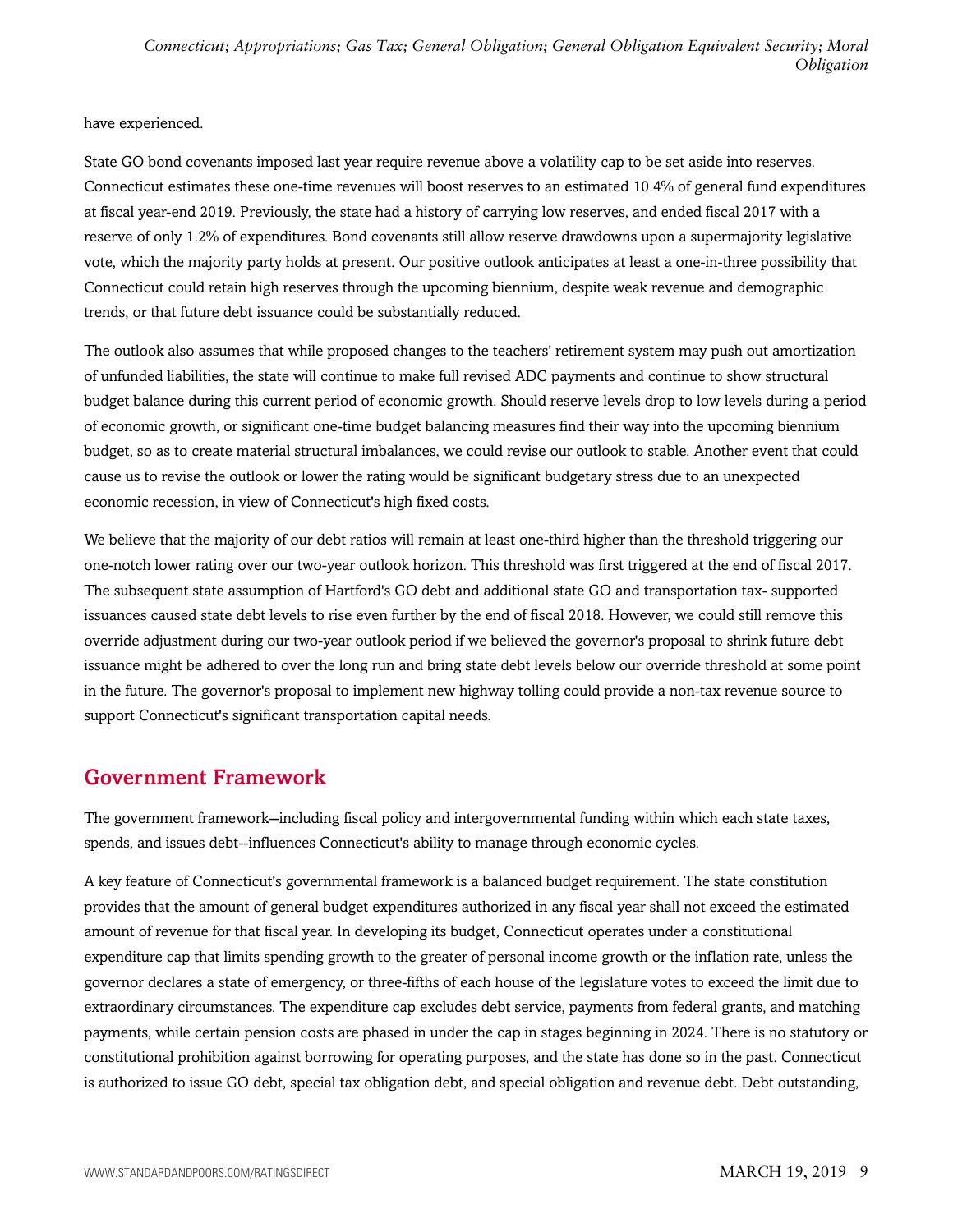authorized and payable from the general fund, is limited by statute to 1.6x total general fund tax receipts. Cancellation of debt authorization must be considered by state statute when Connecticut's debt approaches 90% of the state debt limit.

There are no constitutional or statutory provisions providing for, or precluding, a priority of payment for GO debt service over other claims of the state. Funds for debt service are deemed to be appropriated and, as part of the contract between bondholders and Connecticut, the state must appropriate all amounts necessary for the punctual payment of principal and interest.

Connecticut, which is not a voter-initiative state, has the autonomy to raise taxes and has adjusted its tax structure over time. It has relatively broad service responsibilities with about 27% of 2018 budgetary expenditures tied to education funding and other resources shared with local government units. Although it has legal flexibility to adjust funding to local governments, we believe it might be politically difficult to make large municipal aid cuts, in light of the recent four-month budget impasse following large proposed cuts in municipal aid by the previous governor. The state has previously avoided sharp midyear reductions in these areas in recent years. (In Connecticut, municipalities are in charge of K-12 education.)

As part of the fiscal 2018-2019 biennium budget, Connecticut is required to put certain current statutory spending limitations into bond covenants for GO bonds sold after May 15, 2018. The covenants are in place until July 1, 2023, as an essentially unbreakable contractual obligation. These provisions include budgeting for only 99.5% of forecast revenues in fiscal 2020, transferring a new business pass-through tax, and certain annual income tax revenue above \$3.15 billion (adjusted annually for inflation), to the budget reserve, and various bonding caps, unless the governor and three-fifths of the legislature declare a financial emergency.

New statutory law also limits use of the budget reserve to instances when revenues are forecast to decline 1% or more, or if the budget reserve equals 5% or more of current year appropriations of the amount in excess of the 5% for the payment of unfunded past service liability of the employees' and teachers' pension systems, which are in excess of regular contributions.

On a scale from '1.0' (strongest) to '4.0' (weakest), S&P Global Ratings assigned a '1.9' score to Connecticut's governmental framework.

# <span id="page-9-0"></span>Financial Management

# Financial Management Assessment: Strong

State statutes and internally developed policies guide budget management, long-term financial planning, capital planning, debt management, and investing.

We consider Connecticut's management practices strong under our Financial Management Assessment (FMA) methodology. An FMA of strong indicates that, in our opinion, practices are robust, well embedded, and likely sustainable.

Beginning Oct. 15, 2009, the Office of Policy and Management (OPM) and the legislature's Office of Fiscal Analysis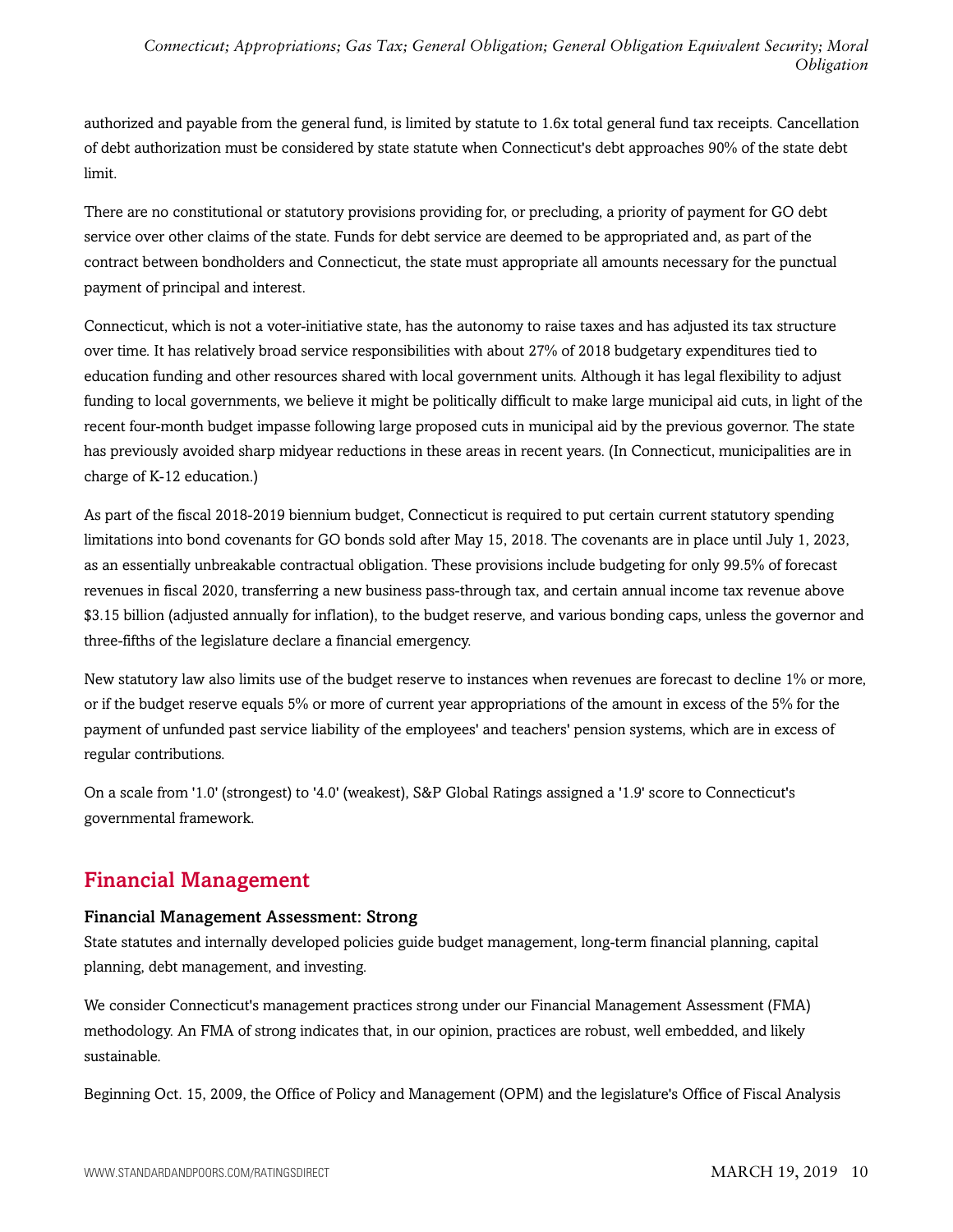(OFA) have been required by statute to issue consensus revenue estimates each year. An update to the estimate is required by Nov. 10, Jan. 15, and April 30, of each year, and must cover a five-year period. In addition to its internal resources, Connecticut bases its revenue estimates for budget forecasting on a number of outside data sources and economic forecasting firms. The state's long-term financial planning includes a three-year forecast for the legislature in addition to the biennial budget. The financial plan is updated annually and submitted to the legislature by Nov. 15.

Connecticut also produces a five-year capital improvement plan as part of the November update. State statutes require monthly revenue and expenditure forecasts measured against the budget. The OPM and the Office of the Comptroller generate monthly reports projecting year-end surpluses or deficits. State statutes also prescribe investment of state funds. Dedicated staff monitors investments and generates monthly reports. Connecticut also holds at least quarterly meetings with the investment advisory commission. The state has a swap management policy and other debt policies that guide amortization and issuance. Connecticut statute authorizes a budgetary reserve fund at a maximum of 15% of general fund appropriations. State statutes prescribe that all unappropriated general fund surpluses must be transferred into the state's budget reserve fund, and that the fund can only be drawn on to fund operating deficits. Before 2018, and the imposition of bond covenants mandating revenues above its volatility cap to go into the reserve, the state typically held low reserves for consecutive years despite the economic recovery. The budgetary reserve was at 1.2% of expenditures at the end of fiscal 2017. However, the volatility cap and acceleration of one-time income tax revenue into tax year 2018 helped boost the reserve to 6.3% of expenditures at fiscal year-end 2018 and the state estimates it will rise to 10.4% at fiscal year-end 2019.

# <span id="page-10-0"></span>Budget Management Framework

Connecticut maintains a formal schedule for updating revenues and expenditures on a monthly basis, and this is done by both OPM and the comptroller. If the comptroller reports a projected general fund deficit of greater than 1%, the governor is required to file a deficit mitigation plan. Although the governor might reduce appropriations, this is limited to 5% of total appropriations and 3% of any fund, with any additional reductions requiring legislative approval. Legislative deliberation relating to interim budget adjustments has contributed to a delay in addressing budget gaps at times. The state is allowed to end the year in a deficit position, which has periodically been addressed with deficit bonds. However, statutory provisions provide that any new budget deficit after fiscal 2013 must be funded in the budget of the year following the next fiscal year (when the magnitude of the previous budget deficit has become fully known). Gap-closing solutions in previous bienniums have relied on significant nonrecurring measures and structural solutions.

On a scale from '1.0' (strongest) to '4.0' (weakest), S&P Global Ratings assigned a score of '1.5' to Connecticut's financial management.

# <span id="page-10-1"></span>Economy

Connecticut has lost population each year since 2013, with a 0.6% total decline during this period, to 3.57 million in 2018. State population growth has been below the U.S. over the past 10 years, according to the U.S. Census Bureau.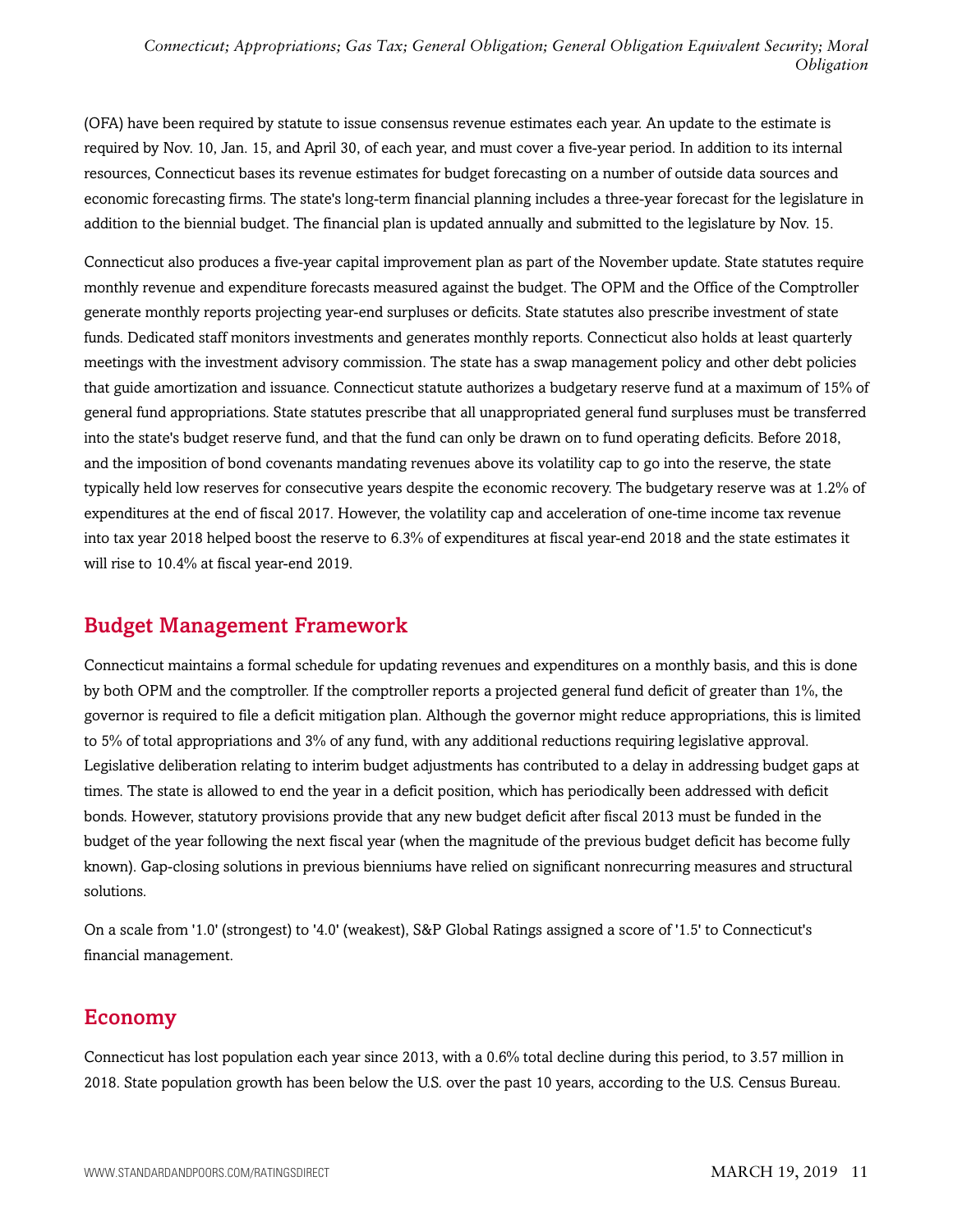However, the state's age dependency ratio of nonworking age population-to-total population of 59.8% was slightly better than that of the nation's 61.8% in 2017.

The state's per capita personal income of \$71,823 in 2017 was the highest in the nation, although it has declined from 153% of the U.S. in 2010 to a still high 139% in 2017 because of slow economic growth. However, GDP growth has been below that of the U.S. for some time. One-, five-, and 10-year compound annual state real GSP growth rates were negative 1.13%, 0.40%, and 0.88%, respectively, compared with positive 2.22%, 2.19%, and 1.45%, respectively, for the nation. Connecticut also experienced greater decline in GSP than national GDP during the recession, although annual growth was stronger than that of the U.S. in 2007 and in 2006 before the recession.

Connecticut's average seasonally adjusted unemployment rate in 2018 was 4.1% versus 3.9% for the U.S., according to the federal Bureau of Labor Statistics (BLS). We believe the state's economy exhibits some moderate cyclicality due to exposure to the financial sector. IHS Markit has reported that the state's important financial industry, with its well-paying jobs, shrank every year from 2008 through 2017, except for a small increase in 2015. However, it also reports that financial industry hiring jumped 2.0% in the first quarter of 2018, while manufacturing and education and health services also saw strong growth in the first quarter of 2018, a possible sign of a turnaround after slow economic growth since the last recession. In 2017, the well-paying financial activities sector comprised 7.6% of state payroll employment, compared with 5.7% for the nation, according to the BLS.

Other major sectors include education and health services (19.9% for the state compared with 15.8% for the U.S.); trade, transportation, and utilities (17.7% for the state, 18.8% for the U.S.); government (13.8% for the state, 15.5% for the U.S.); professional and business services (13.0% for the state, 13.9% for the U.S.); and manufacturing (9.5% for the state, 8.5% for the U.S). Key employers include Sikorsky Aircraft Corp., Electric Boat (maker of nuclear submarines), Pratt & Whitney, Yale University, and Foxwoods Resort Casino, as well as insurance companies and financial sector firms. Jackson Laboratories agreed to build a \$1.1 billion research facility in 2011. In recent years, General Electric moved its headquarters to Boston, while Aetna Inc. announced a move of its headquarters from Hartford to New York City, which it later rescinded.

IHS Markit forecasts real GSP growth of 1.5% in calendar 2019, 1.4% in calendar 2020, and 1.3% in calendar 2021, compared to forecast national real GDP growth of 2.4% in calendar 2019, 2.0% in calendar 2020, and 1.7% in calendar 2021. IHS Markit projects state nominal personal income growth of 3.4% in 2019, 3.4% in 2020, and 3.5% in 2021. Previous revenue shortfalls against biennium budgets in recent years were attributable in part to a downsizing in Connecticut's forecast total personal income tax (PIT) growth rate and capital gains tax among wealthy individuals.

<span id="page-11-0"></span>On a scale from '1.0' (strongest) to '4.0' (weakest), S&P Global Ratings assigned a '2.2' to Connecticut's economy.

# Budgetary Performance

State statutes create what we view as a favorable budget reserve fund structure from a legal standpoint, although Connecticut has had a history of drawing reserves down to what we view as minimal levels between cyclical high points, as well as issuing deficit bonds during recessions. The budget reserve stood at 1.3% of general fund budgetary expenditures in 2016 and 1.2% in 2017, before increasing to 6.3% in 2018, and an estimated 10.4% in 2019 as bond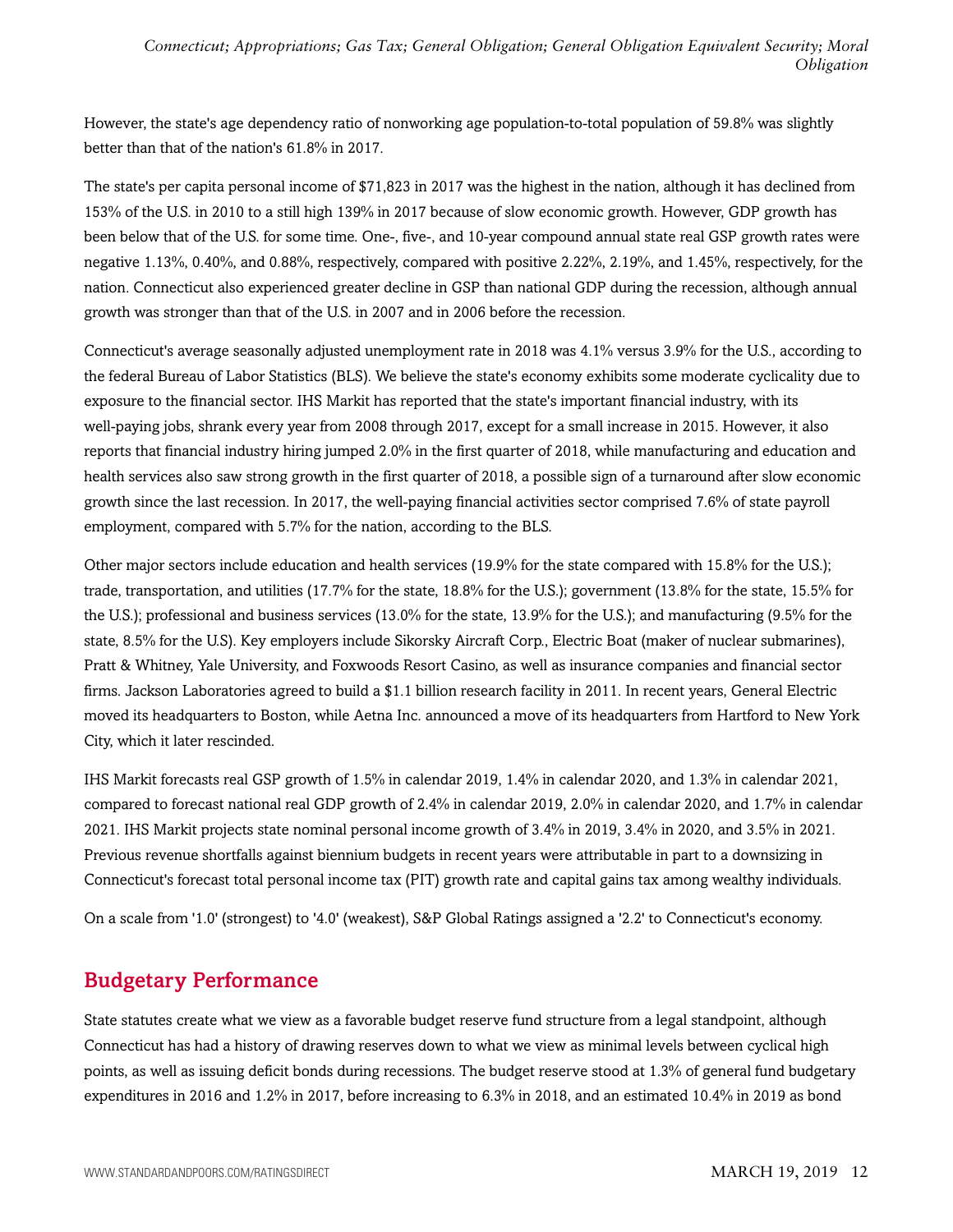financial covenants and new budgeting law kicked in (see table).

In fiscal 2017, the state had to make \$164 million of midyear budget corrections, primarily due to weak income tax growth in capital gains, an ended afterward with a small \$22.7 million operating deficit (not including excess volatility cap revenue), which was covered by a transfer from the state's budget stabilization fund (BSF).

In the early part of the current 2018-2019 biennium, Connecticut again projected a substantial biennium end deficit and again made a midyear budget adjustment, in May 2018. However, a pick-up in the state economy has since caused Connecticut to project a \$516.1 million operating surplus in fiscal 2019, or 2.7% of expenditures. The state projects that the budget reserve will be built up to \$1.97 billion at fiscal year-end 2019, or what we consider a strong 10.4% of expenditures due to diversion of volatility cap excess income tax revenue, much of which the state considers one-time revenue because of changes in taxpayer behavior as the result of federal tax reform. However, the state is projecting a continued amount of income tax above its volatility cap in fiscal 2020, albeit smaller in amount compared with fiscal 2019.

Connecticut originally estimated it would need to close a fiscal 2018 general fund budget gap of about 13% of revenues before budget-closing actions, including a new labor agreement that postponed raises to the 2020-2021 biennium, prohibits employee layoffs through fiscal 2021, and locked in 3.5% salary increases in each of fiscal years 2020 and 2021, although the state can still somewhat reduce labor costs through attrition.

State statutes authorize the BSF's maximum level at 15% of general fund appropriations (raised from 10% in the last legislative session). However, at fiscal year-end 2017, the BSF held an amount equal to about 1.2% of 2017 general fund spending, and we believe there is a significant possibility that the governing party in the legislature could choose to exercise its current supermajority status to override bond covenants and partially draw down reserves in the enacted 2020-2021 budget, or choose to use reserves in the event of renewed midbiennium revenue weakness.

We consider Connecticut's liquidity good. The state reported a total cash position of \$4.3 billion as of Feb. 23, 2019. Connecticut projects a weekly cash position that runs throughout each current fiscal year, and projects a week ending cash position of at least \$3.1 billion through the remainder of fiscal 2019.

In previous years, Connecticut had been able to access external debt markets to sell deficit funding bonds when it ended in a deficit budgetary position in order to maintain adequate liquidity. The state has no current plans for external cash flow borrowing.

We consider Connecticut to have a diverse revenue mix. On a budgetary basis, 59% of fiscal 2018 total general fund revenues were derived from PIT, while 26% came from sales tax.

The state has had a history of making timely midyear budget adjustments, including multiple midyear allotment rescissions imposed by the governor in fiscal 2015, and another rescission in September of that fiscal year to close fiscal 2016 projected midyear gaps, as well as additional legislatively enacted adjustments in December 2015 and March 2016. At the end of fiscal 2016, the legislature passed fiscal 2017 budget cuts of \$847.2 million, and additional revenue measures of \$136.3 million. Fiscal 2017 ended with a \$22.7 million general fund operating deficit, or 0.1% of expenditures. Early in the current biennium, the state anticipated a substantial midbiennium operating deficit,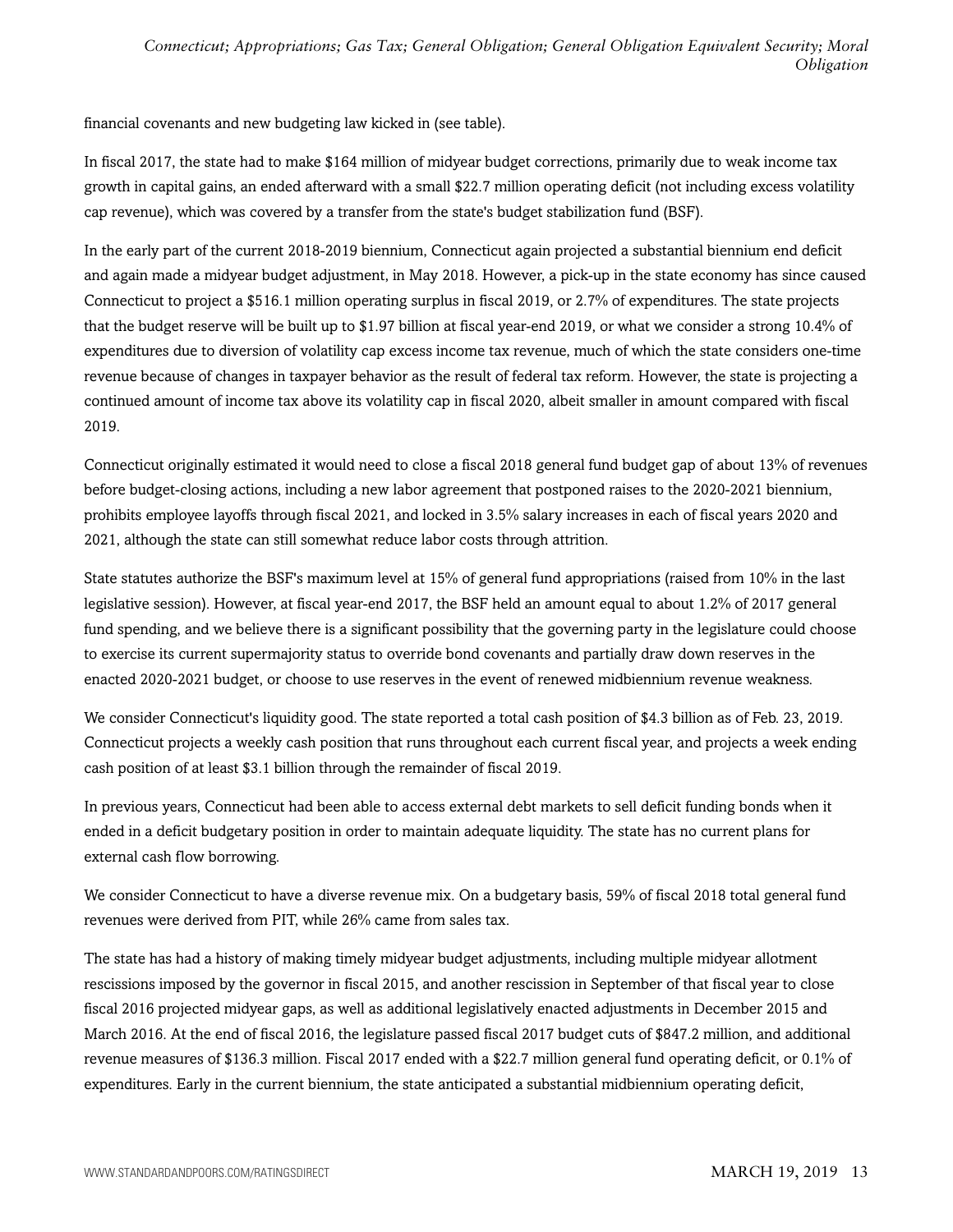prompting midbiennium budget adjustments in May 2018. We anticipate that Connecticut will make a combination of budget adjustments and budget reserve drawdowns to meet potential midbiennium deficits as needed, although the state is currently forecasting a substantial operating surplus at fiscal year-end 2019.

Connecticut uses consensus revenue forecasting to produce a five-year revenue forecast for budgeting purposes. We believe the state has substantial legal authority to cut expenditures, but cyclical revenue trends and high costs in such areas as pension and OPEB might somewhat limit state flexibility. Connecticut considers OPEB benefits as a contractual right of employees.

We believe state budgetary performance has shown cyclical trends, with the state at times issuing deficit financing notes. Connecticut's deficit financing economic recovery notes from the last recession matured on Jan. 1, 2018, relating to an original deficit financing of \$915.8 million in 2009. State reserve levels over time indicate cyclical financial performance. The state's BSF was as high as 8.0% of general fund appropriations at fiscal year-end 2008, before dropping to 0.6% at fiscal year-end 2010, and rising most recently to 3.0% at fiscal year-end 2014 before dropping to 1.2% at fiscal year-end 2017. Currently, the state anticipates reserves to rise to 10.4% at fiscal year-end 2019.

Connecticut estimates that one-time revenue in its originally enacted 2016 budget totaled about 0.8% of budgeted revenues, while we estimate midyear adjustments increased one-time items by about another 0.8%. The state estimated only about 2.0% of fiscal 2017 revenues consisted of one-time items following passage by the legislature of midbiennium revisions, and 0.9% of budget in fiscal 2018. The state believes that if the governor's budget is enacted as proposed, there would be no one-time revenue.

The 2018-2019 consensus revenue forecast projects an economic growth rate of 2.1% for PIT in fiscal 2018 for withholding, and negative 1.5% for estimates and finals (including capital gains tax), compared with IHS Markit's projected personal income growth forecast of 2.8% for the full calendar 2017 and 3.8% in calendar 2018. PIT has been particularly difficult to forecast in recent years due to the progressive nature of the state income tax, the dependence on top taxpayers, and the proportion of variable capital gains tax realized by top taxpayers. Connecticut has attributed recent years' less-than-forecast revenue largely to fluctuations in capital gains tax. In our view, a degree of dependence on top taxpayers, who contribute a greater share of capital gains tax, adds to cyclicality. Connecticut estimates that millionaires comprising 0.7% of income tax filers contributed 26.4% of total state income tax collections in 2016.

A positive inclusion in budgets since fiscal 2012 has been full funding of the annual actuarially required state retirement system pension contribution, which we calculate at a relatively low 47% on a combined actuarial GAAP basis, using GASB 68 accounting as of the last 2018 GASB valuations. Recent, more conservative actuarial return assumptions have lowered funded ratios. The state employees system currently assumes a 6.9% return assumption, in conjunction, however, with what we see as an aggressive payroll growth assumption of 3.5% per year and a static mortality projection. The teachers' retirement system has also lowered its assumed rate of return to 8.0% from 8.5%, and the state proposes to lower it further to 6.9% if the governor's proposal is adopted, although the amortization of teachers' unfunded liabilities would similarly be stretched to 30 years.

On a GAAP basis, the state showed a positive general fund balance in fiscal 2018, the most recent audited year, after a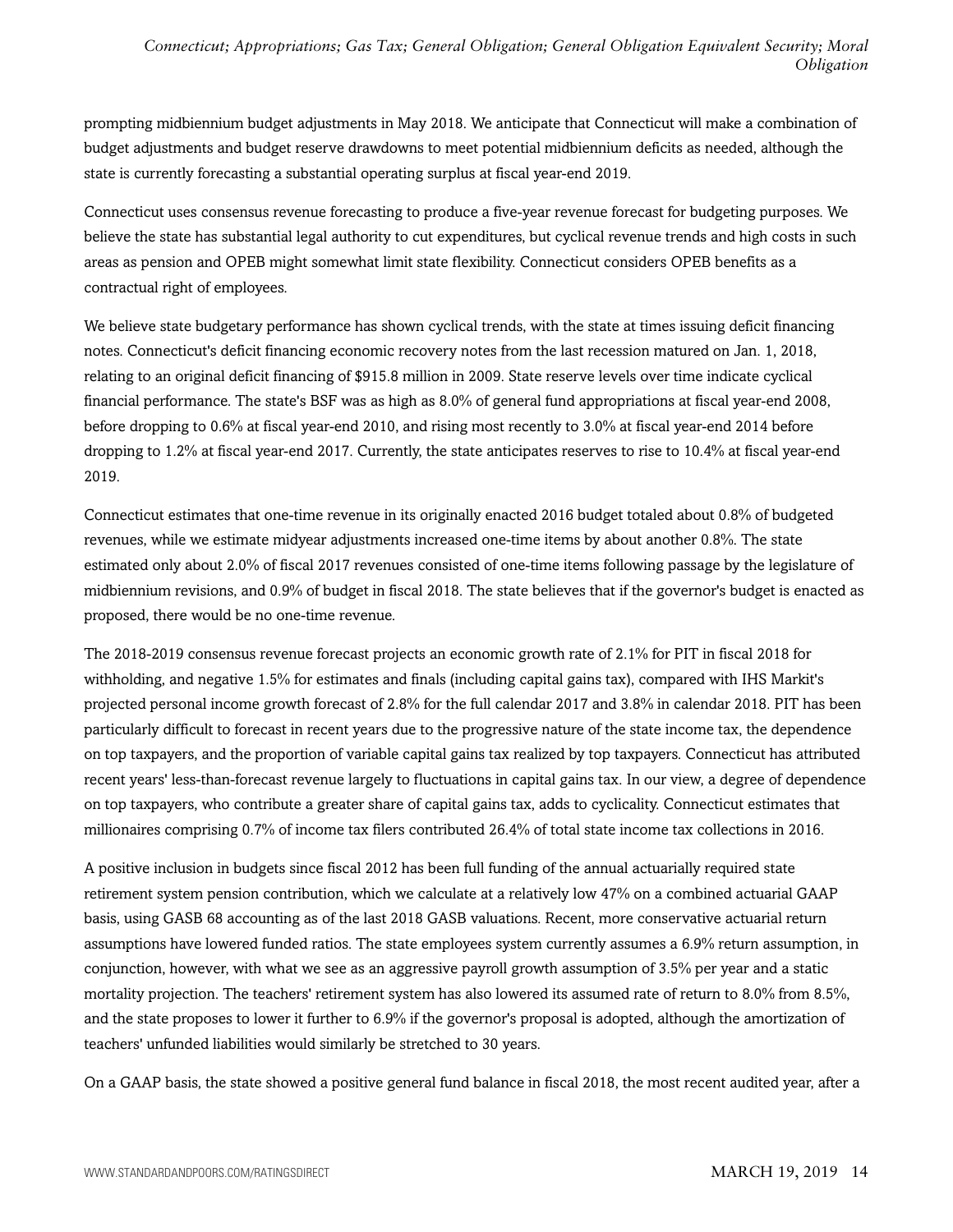long period of chronic negative fund balances. At fiscal year-end June 30, 2018, the state had a positive total general fund balance of \$1.15 billion, or 5.6% of expenditures (see table). The combined budget reserve and unassigned general fund balance totaled \$960 million, or 4.6%. This contrasts to a total general fund balance of negative \$494 million at the end of fiscal 2017, or 2.6% of expenditures and transfers out, and a larger deficit fund balance of negative \$614 million, or 3.3% at fiscal year-end 2016.

On a scale from '1.0' (strongest) to '4.0' (weakest), S&P Global Ratings assigned a score of '1.7' to Connecticut's budgetary performance.

# <span id="page-14-0"></span>Debt And Liabilities

In our opinion, Connecticut's debt burden is high by all measures when compared with that of state peers, in part reflecting debt issued for education and other programs that in other states might be handled at the local level of government. It also includes previous debt issued for state pension liabilities. Combined debt, pension, and OPEB liabilities both per capita and as a percent of GSP rank second highest of the 50 states (see table 6 in "U.S. State Pensions Struggle for Gains Amid Market Shifts and Demographic Headwinds," published Oct. 30, 2018).

We calculate that Connecticut's approximately \$24.3 billion in GO and tax-supported debt at fiscal year-end 2018 puts the state's total tax-supported debt per capita at about \$6,810, a level we consider high. Debt levels have been rising (see table), although we expect them to stabilize as the state reaches its debt cap, and may eventually decline if Connecticut adopts the governor's plan for a debt diet and the use of tolling to finance the state's substantial transportation capital needs. We calculate debt to personal income as high at 9.4% at fiscal year-end 2018, using 2017 debt and 2017 reported personal income, and tax-supported debt service also as high at 15.3% of total GAAP general governmental expenditures, less federal revenue and restricted grants. Tax-supported debt includes GO debt, capital leases, and special tax-supported transportation bonds.

The state's transportation infrastructure program is planned to remedy perceived underinvestment in transportation infrastructure in previous years. The program will take a number of years to ramp up, requiring the hiring of new engineers in the department of transportation and new design work and environmental permits. The new program involves up to \$6.6 billion of additional state bonding in the initial five years, consisting mostly of transportation fund-secured bonds, and a small portion of new GO bonding. The potential exists for substantial further bonding beyond the initial five-year period, if gas taxes or transportation-related fees were increased, or if the governor's proposal for highway tolling is adopted.

On a positive note, at fiscal year-end 2018 the amortization of tax-backed debt outstanding remained rapid at 68% in 10 years, under our calculation. Connecticut's debt profile is largely in fixed-rate obligations, with approximately 7.5% of state GO debt outstanding consisting of variable-rate debt. The state has only a low \$20 million exposure to swap agreement risk in our opinion. In 2018, it sold a \$300 million variable-rate direct placement GO bond, and a \$135 million direct placement variable-rate GO refunding. However, we do not believe the direct placement debt poses a significant contingent risk because it does not allow debt acceleration in the event of a default.

On a combined basis, the state's retirement systems had a 46.7% GASB 68-funded ratio at fiscal year-end 2018,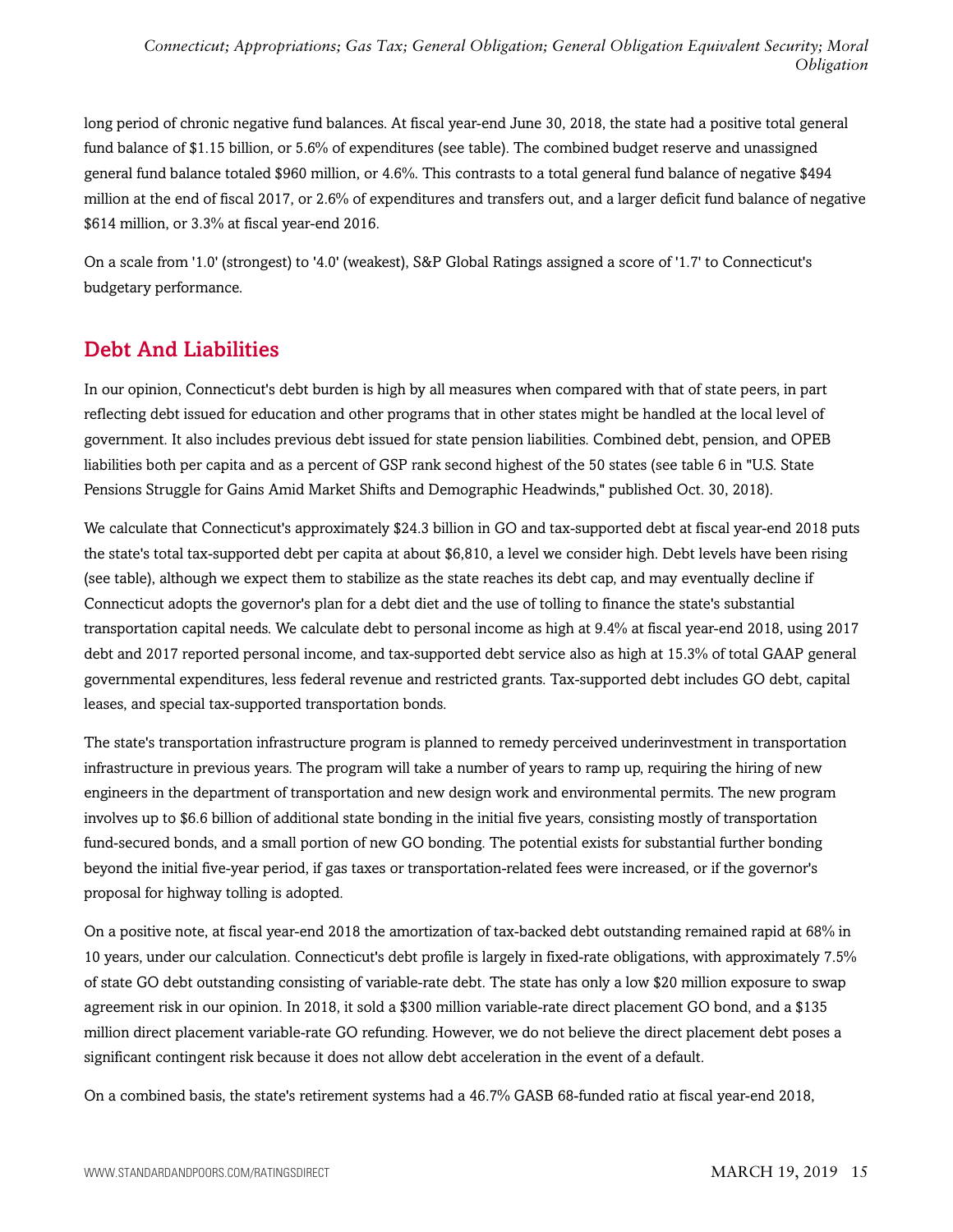improved from 41.4% at fiscal year-end 2016 due in part to strong investment returns and continued appropriations for full ADC.

Because almost all state pension plan liabilities are attributable to either state employees or state-funded teacher pension plans, GASB 68's accounting breakout of the state-only liability does not appreciably change overall state pension liabilities compared to Connecticut's actuarial report. The State Employees' Retirement Fund (SERF) has recorded a significant net pension liability of \$21.7 billion and a 36.6% GASB 68-funded ratio as of June 30, 2018 (barely changed from the year before), and the teachers' system had a net pension liability of \$13.2 billion and a 57.7% GASB 68-funded ratio as of June 30, 2018, up from 55.9% the year before.

The state has also released non-GAAP actuarial reports as of a June 30, 2018, valuation. The actuarial valuations, using a market valuation of assets, show the five-year pension investment returns have been 7.9% through June 30, 2018, although Connecticut also reports fourth-quarter 2018 losses trimmed the five-year return to 6.4% as of Jan. 31, 2019. SERF's higher unfunded liabilities, as a result of the lower 6.9% rate of return assumption, was offset to some degree in terms of annual contributions by a change to a longer 25-year amortization period for the unfunded liability from 17 years. This change to the amortization period went into effect for the fiscal year ended June 30, 2018.

Connecticut did not fund the full actuarial annual required contribution (ARC) in fiscal years 2008-2011, but has effectively funded the full ARC/ADC since. The SERF previously used the projected unit credit actuarial cost method, which is not aligned with the GASB standards, but the agreement with employee unions switched SERF to the GAAP-compliant entry age normal actuarial method. The change in rate of return assumptions and move to entry age normal valuations is expected to help amortize the unfunded liability in the future, even though annual state contributions are expected to continue to increase in the next several years because of the recent agreement (see "Connecticut's Recent Pension Agreement With Unions Could Be Mildly Positive For The State," published Jan. 23, 2017) before moderating to a level dollar amount. As a result of previous underfunding, investment underperformance, and implementation of a more conservative actuarial return assumption, unfunded liabilities to personal income is what we view as high at 13.6%, although improved from 15.0% in 2016.

The state's pension bond sale in 2008 contained a covenant to maintain full ARC/ADC funding for the teachers' pension system, and we anticipate that Connecticut will continue to fully fund the ADC for both the SERF and the teachers' system, although part of the contribution could be made to come from local governments. However, in recent years pension contributions have not been greater than the sum of pension service costs, interest costs, and the amortization component. Connecticut has proposed pledging state lottery revenue toward the teachers' pension system and adding a general fund-supported bond reserve fund to be able to change the teachers' retirement fund without breaking bond covenants. The change would push out amortization of unfunded pension liabilities to 30 years and lower the rate of return assumption to a more conservative 6.9%. Combined with the longer amortization, the state estimates its annual teacher pension contribution would decline by \$183 million in fiscal 2020. Although decreasing the annual pension contribution is not favorable from a credit perspective, we see the amount as too small to have much of a credit impact, and the lower return assumption could potentially head off a later spike in required contributions if investment performance underperformed actuarial assumptions.

Connecticut's OPEB liability is significant compared with that of other states (see "Rising U.S. States' OPEB Liabilities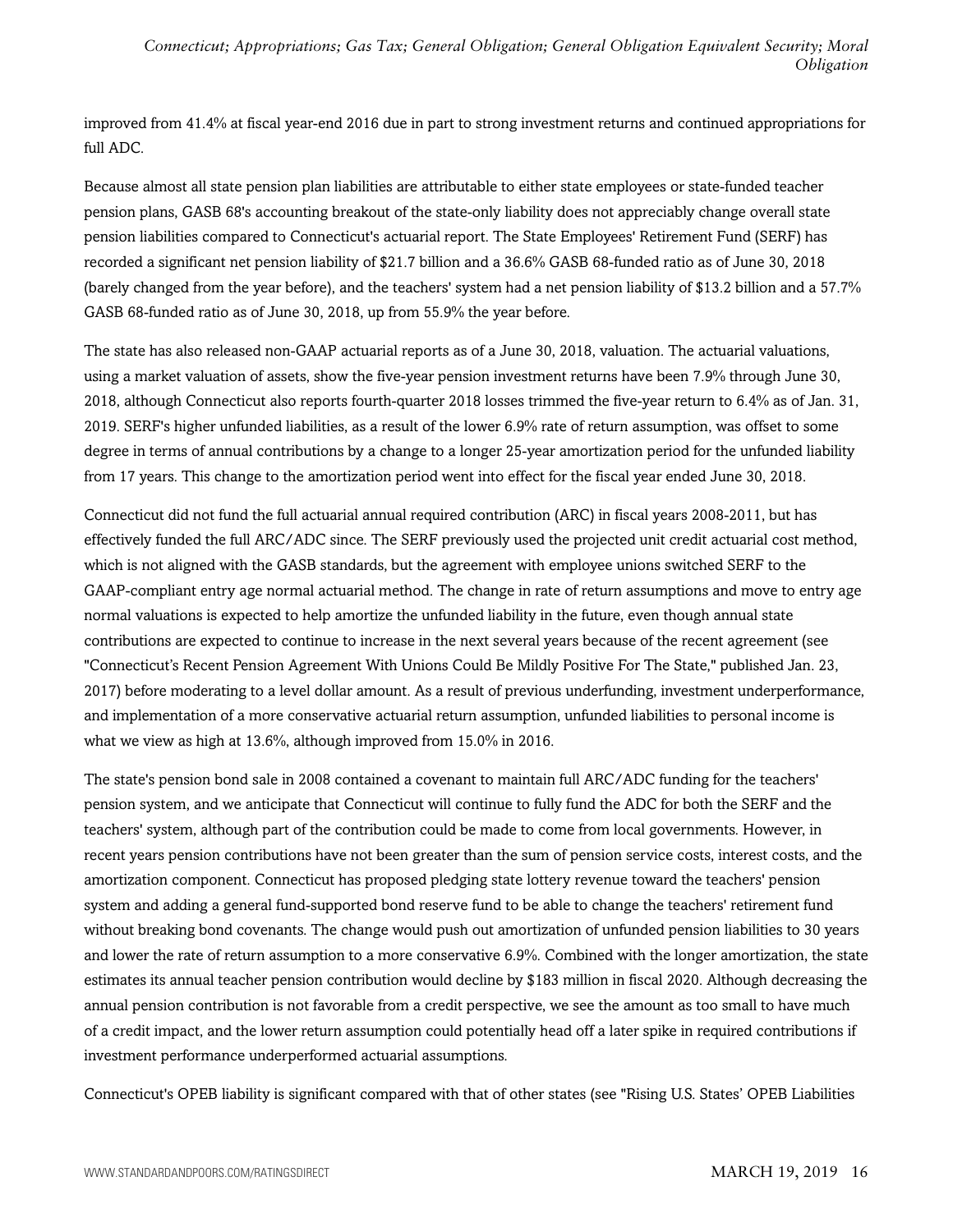Signal Higher Costs Ahead," published Nov. 28, 2018), but recent actions to reduce the liability and pre-funding of an OPEB trust have resulted in a relatively stabilized unfunded liability. The combined net OPEB liability was \$19.9 billion for the combined OPEB in the most recent SERF and teachers' valuations as of June 30, 2018, or \$5,569 per capita, of which the state employees' net OPEB liability alone was \$17.3 billion. Connecticut's OPEB trust funds have a relatively small combined fiduciary net position of \$850 million, but since fiscal 2018 the state has begun making small but increasing contributions to the trust fund under a labor agreement. Connecticut contributed a total of annual OPEB cost for the state employees system in fiscal 2018 on a state budgetary basis.

The unfunded state employee OPEB liability had been a larger \$26.6 billion at June 30, 2008. The lower liability is attributable to a change in the discount rate due to the creation of a trust fund, lower liabilities resulting from changes in plan design negotiated with the State Employee Bargaining Agent Coalition, and various healthcare cost-containment initiatives. Before the state reformed its OPEB system, OPEB costs had been forecast to rise sharply, reaching approximately \$45 billion by fiscal 2017.

Connecticut is also statutorily required to fund one-third of teacher pension OPEB costs, plus the shortfall left after employer and employee contributions. The teachers' net OPEB liability alone was \$3.5 billion as of June 30, 2018, with a fiduciary net position of only \$63.4 million in the trust fund relating to teachers' retirement health care.

On a scale from '1.0' (strongest) to '4.0' (weakest), S&P Global Ratings assigned a score of '3.5' to Connecticut's debt and long-term liabilities.

| <b>Connecticut--General Fund Financial Summary</b>               |        |                                |        |                               |        |        |        |         |
|------------------------------------------------------------------|--------|--------------------------------|--------|-------------------------------|--------|--------|--------|---------|
| (Mil. S)                                                         |        | --Fiscal year ending June 30-- |        | --Fiscal year ended June 30-- |        |        |        |         |
| General fund (GF) -- audited GAAP basis                          | 2021p  | 2020p                          | 2019e  | 2018                          | 2017   | 2016   | 2015   | 2014    |
| Revenue                                                          | N/A    | N/A                            | N/A    | 20,663                        | 18,502 | 18,215 | 17,954 | 17,400  |
| Expenditures                                                     | N/A    | N/A                            | N/A    | 18,077                        | 17,138 | 17,444 | 16,936 | 16,591  |
| Transfers in                                                     | N/A    | N/A                            | N/A    | 1,644                         | 394    | 177    | 206    | 460     |
| Transfers out                                                    | N/A    | N/A                            | N/A    | 2,587                         | 1,641  | 1,375  | 1,375  | (1,215) |
| Other                                                            | N/A    | N/A                            | N/A    | (940)                         | 4      | 3      | 3      | 703     |
| Net result                                                       | N/A    | N/A                            | N/A    | 1,646                         | 121    | (424)  | (148)  | 547     |
| Total GF GAAP balance                                            | N/A    | N/A                            | N/A    | 1,151                         | (494)  | (614)  | (190)  | (41)    |
| as % of GF expenditures and<br>transfers out                     | N/A    | N/A                            | N/A    | 5.6                           | (2.6)  | (3.3)  | (1.0)  | (0.3)   |
| Budget reserve fund (which is included in<br>total fund balance) | N/A    | N/A                            | N/A    | 1,201                         | 213    | 236    | 406    | 519     |
| as % of GF expenditures and<br>transfers out                     | N/A    | N/A                            | N/A    | 5.8                           | 1.1    | 1.3    | 2.2    | 3.4     |
| GF--budgetary basis of accounting                                |        |                                |        |                               |        |        |        |         |
| Revenue                                                          | 19,887 | 19,268                         | 19,473 | 18,199                        | 17,703 | 17,781 | 17,282 | 17,608  |
| Net expenditures                                                 | 19,867 | 19,259                         | 18,957 | 18,681                        | 17,726 | 17,951 | 17,395 | 17,360  |
| Operating surplus                                                | 20     | 9                              | 516    | (483)                         | (23)   | (170)  | (113)  | 249     |
| Net operating surplus % of net<br>expenditures*                  | 0.10   | 0.05                           | 2.72   | (2.59)                        | (0.13) | (0.95) | (0.65) | 1.43    |
| Budget reserve fund                                              | 2,794  | 2,354                          | 1,968  | 1,185                         | 213    | 236    | 406    | 519     |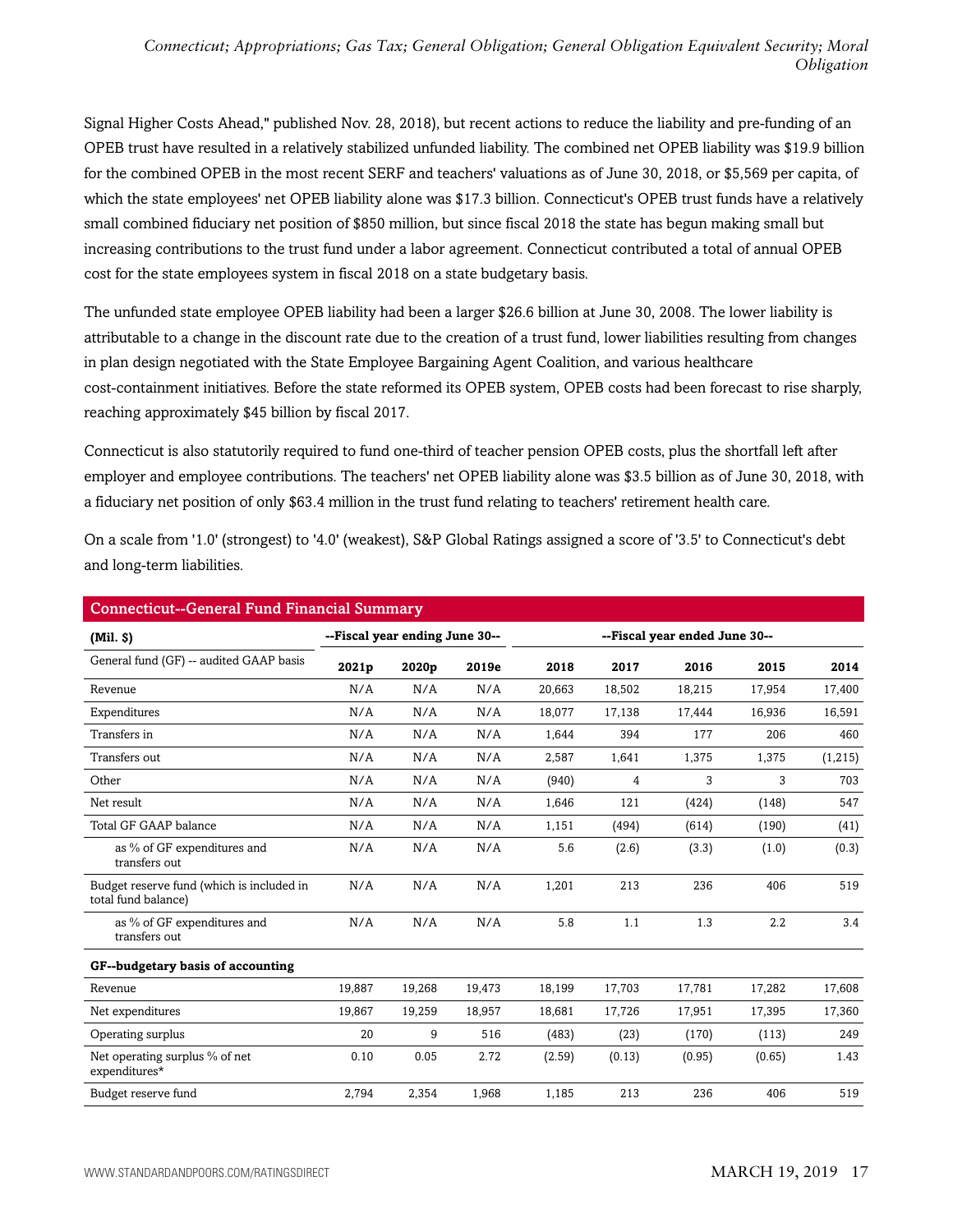| <b>Connecticut--General Fund Financial Summary (cont.)</b> |                                |       |       |          |         |                               |          |          |
|------------------------------------------------------------|--------------------------------|-------|-------|----------|---------|-------------------------------|----------|----------|
| (Mil. S)                                                   | --Fiscal year ending June 30-- |       |       |          |         | --Fiscal year ended June 30-- |          |          |
| General fund (GF) -- audited GAAP basis                    | 2021p                          | 2020p | 2019e | 2018     | 2017    | 2016                          | 2015     | 2014     |
| Budget reserve as % of net expenditures                    | 14.1                           | 12.2  | 10.4  | 6.3      | 1.2     | 1.3                           | 2.3      | 3.0      |
| <b>Tax-backed debt</b>                                     |                                |       |       |          |         |                               |          |          |
| GO debt                                                    | N/A                            | N/A   | N/A   | 18,763   | 18,399  | 17,395                        | 16,403   | 15,282   |
| Transportation fund debt                                   | N/A                            | N/A   | N/A   | 5,540    | 5,042   | 4,520                         | 4,090    | 3,771    |
| Other tax-backed debt                                      | N/A                            | N/A   | N/A   | 28       | 208     | 385                           | 555      | 618      |
| Total tax-backed debt                                      | N/A                            | N/A   | N/A   | 24,331   | 23,649  | 22,300                        | 21,048   | 19,671   |
| State population (mil.)                                    | N/A                            | N/A   | N/A   | 3.572665 | 3.57388 | 3.578674                      | 3.587509 | 3.594915 |
| Tax-backed debt per capita                                 | N/A                            | N/A   | N/A   | 6,810    | 6,617   | 6,231                         | 5,867    | 5,472    |
| Personal income §                                          | N/A                            | N/A   | N/A   | 257,714  | 257,714 | 249,513                       | 246,012  | 239,857  |
| Tax-backed debt to personal income (%)                     | N/A                            | N/A   | N/A   | 9.4      | 9.2     | 8.9                           | 8.6      | 8.2      |

GF--General fund. GAAP--Generally accepted accounting principles. GO--General obligation. p--Proposed. e--Estimated. N/A--Not applicable. \*Governor's executive budget proposal for fiscal 2020-2021 biennium budget. §2017 personal income is used for 2018 debt ratios.

#### Ratings Detail (As Of March 19, 2019)

| Connecticut approp                |                   |          |
|-----------------------------------|-------------------|----------|
| Long Term Rating                  | A-/Positive       | Affirmed |
| <b>Connecticut GASTAX</b>         |                   |          |
| Long Term Rating                  | $A+$ /Positive    | Affirmed |
| <b>Connecticut GASTAX</b>         |                   |          |
| Long Term Rating                  | A+/Positive       | Affirmed |
| Connecticut GASTAX                |                   |          |
| Long Term Rating                  | $A+$ /Positive    | Affirmed |
| Connecticut GASTAX (BAM)          |                   |          |
| <b>Unenhanced Rating</b>          | A+(SPUR)/Positive | Affirmed |
| Connecticut GASTAX (BAM)          |                   |          |
| <b>Unenhanced Rating</b>          | A+(SPUR)/Positive | Affirmed |
| Connecticut GASTAX (BAM) (SECMKT) |                   |          |
| <b>Unenhanced Rating</b>          | A+(SPUR)/Positive | Affirmed |
| Connecticut GASTAX (BAM) (SECMKT) |                   |          |
| <b>Unenhanced Rating</b>          | A+(SPUR)/Positive | Affirmed |
| Connecticut GO                    |                   |          |
| Long Term Rating                  | A/Positive        | Affirmed |
| Connecticut GO                    |                   |          |
| Long Term Rating                  | A/Positive        | Affirmed |
| Connecticut GO                    |                   |          |
| Long Term Rating                  | A/Positive        | Affirmed |
| Connecticut GO                    |                   |          |
| Long Term Rating                  | A/Positive        | Affirmed |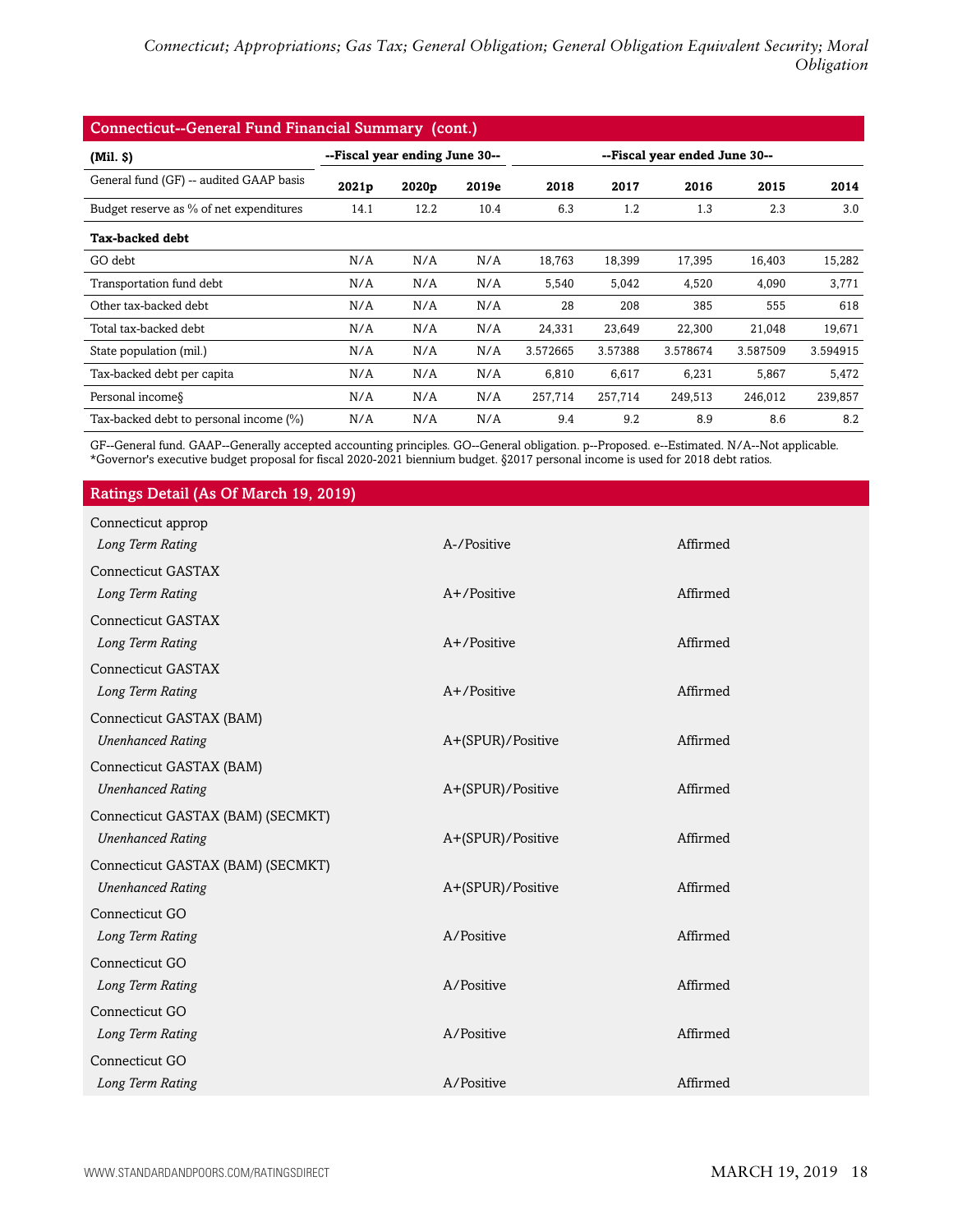| Ratings Detail (As Of March 19, 2019) (cont.) |                  |          |
|-----------------------------------------------|------------------|----------|
| Connecticut GO                                |                  |          |
| Long Term Rating                              | A/Positive       | Affirmed |
| Connecticut GO                                |                  |          |
| Long Term Rating                              | A/Positive       | Affirmed |
| Connecticut GO                                |                  |          |
| Long Term Rating                              | A/Positive       | Affirmed |
| Connecticut GO                                |                  |          |
| Long Term Rating                              | A/Positive       | Affirmed |
| Connecticut GO                                |                  |          |
| Long Term Rating                              | A/Positive       | Affirmed |
| <b>Unenhanced Rating</b>                      | NR(SPUR)         |          |
| Connecticut GO                                |                  |          |
| <b>Unenhanced Rating</b>                      | A(SPUR)/Positive | Affirmed |
| Connecticut GO (AGM)                          |                  |          |
| <b>Unenhanced Rating</b>                      | A(SPUR)/Positive | Affirmed |
| Connecticut GO (AGM)                          |                  |          |
| <b>Unenhanced Rating</b>                      | A(SPUR)/Positive | Affirmed |
| Connecticut GO (AGM)                          |                  |          |
| <b>Unenhanced Rating</b>                      | A(SPUR)/Positive | Affirmed |
| Connecticut GO (AGM)                          |                  |          |
| <b>Unenhanced Rating</b>                      | A(SPUR)/Positive | Affirmed |
| Connecticut GO (AGM)                          |                  |          |
| <b>Unenhanced Rating</b>                      | A(SPUR)/Positive | Affirmed |
| Connecticut GO (AGM)                          |                  |          |
| <b>Unenhanced Rating</b>                      | A(SPUR)/Positive | Affirmed |
| Connecticut GO (AGM)                          |                  |          |
| <b>Unenhanced Rating</b>                      | A(SPUR)/Positive | Affirmed |
| Connecticut GO (AGM)                          |                  |          |
| <b>Unenhanced Rating</b>                      | A(SPUR)/Positive | Affirmed |
| Connecticut GO (AGM) (SECMKT)                 |                  |          |
| <b>Unenhanced Rating</b>                      | A(SPUR)/Positive | Affirmed |
| Connecticut GO (AGM) (SECMKT)                 |                  |          |
| <b>Unenhanced Rating</b>                      | A(SPUR)/Positive | Affirmed |
| Connecticut GO (AGM) (SECMKT)                 |                  |          |
| <b>Unenhanced Rating</b>                      | A(SPUR)/Positive | Affirmed |
| Connecticut GO (AGM) (SECMKT)                 |                  |          |
| <b>Unenhanced Rating</b>                      | A(SPUR)/Positive | Affirmed |
| Connecticut GO (AGM) (SEC MKT)                |                  |          |
| <b>Unenhanced Rating</b>                      | A(SPUR)/Positive | Affirmed |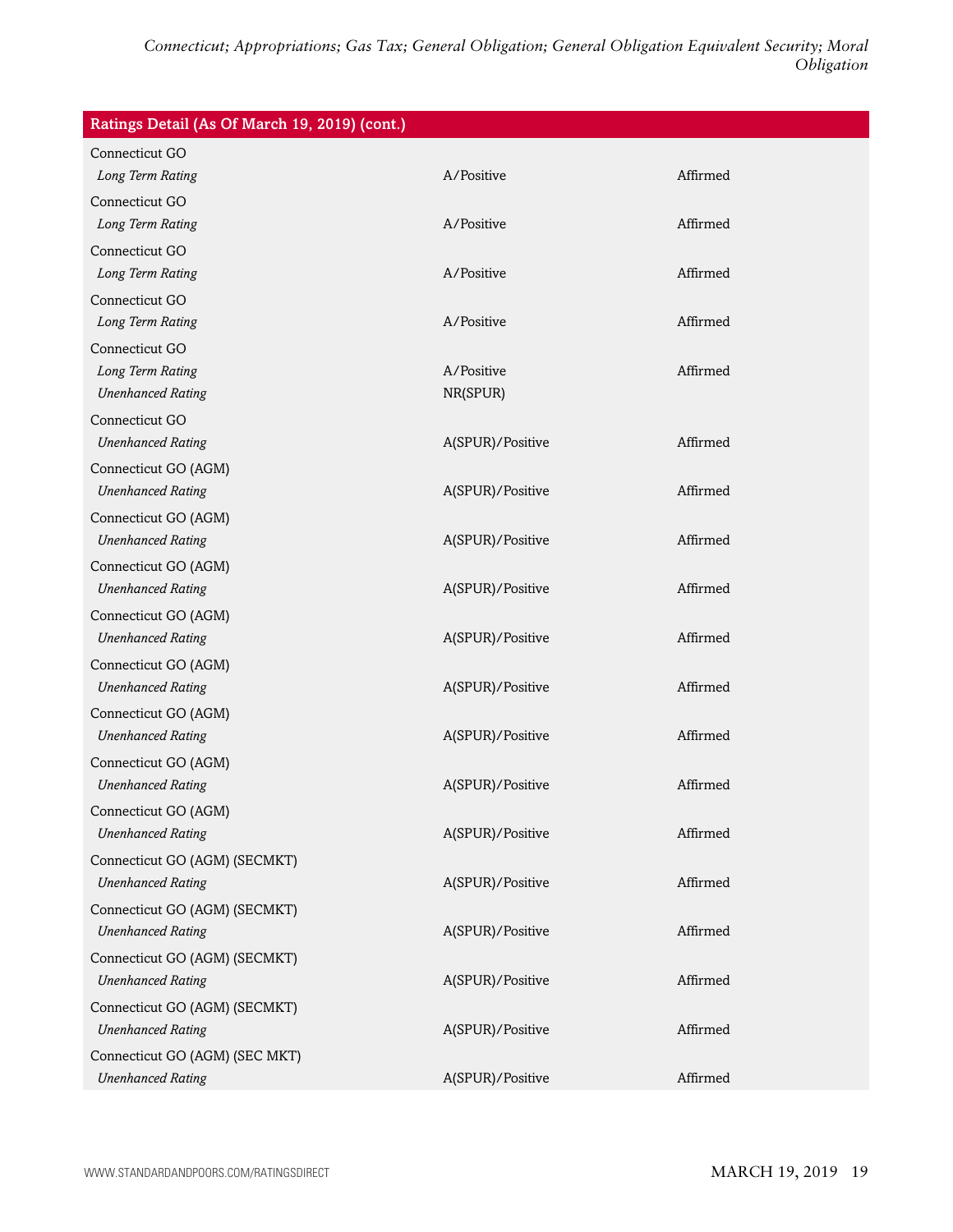| Ratings Detail (As Of March 19, 2019) (cont.)              |                  |          |
|------------------------------------------------------------|------------------|----------|
| Connecticut GO (AGM) (SEC MKT)<br><b>Unenhanced Rating</b> | A(SPUR)/Positive | Affirmed |
| Connecticut GO (AGM) (SEC MKT)<br><b>Unenhanced Rating</b> | A(SPUR)/Positive | Affirmed |
| Connecticut GO (AGM) (SEC MKT)<br><b>Unenhanced Rating</b> | A(SPUR)/Positive | Affirmed |
| Connecticut GO (AGM) (SEC MKT)<br><b>Unenhanced Rating</b> | A(SPUR)/Positive | Affirmed |
| Connecticut GO (AGM) (SEC MKT)<br><b>Unenhanced Rating</b> | A(SPUR)/Positive | Affirmed |
| Connecticut GO (BAM)<br><b>Unenhanced Rating</b>           | A(SPUR)/Positive | Affirmed |
| Connecticut GO (BAM)<br><b>Unenhanced Rating</b>           | A(SPUR)/Positive | Affirmed |
| Connecticut GO (BAM)<br><b>Unenhanced Rating</b>           | A(SPUR)/Positive | Affirmed |
| Connecticut GO (BAM)<br><b>Unenhanced Rating</b>           | A(SPUR)/Positive | Affirmed |
| Connecticut GO (BAM)<br><b>Unenhanced Rating</b>           | A(SPUR)/Positive | Affirmed |
| Connecticut GO (BAM)<br><b>Unenhanced Rating</b>           | A(SPUR)/Positive | Affirmed |
| Connecticut GO (BAM)<br><b>Unenhanced Rating</b>           | A(SPUR)/Positive | Affirmed |
| Connecticut GO (BAM) (SECMKT)<br><b>Unenhanced Rating</b>  | A(SPUR)/Positive | Affirmed |
| Connecticut GO (BAM) (SECMKT)<br><b>Unenhanced Rating</b>  | A(SPUR)/Positive | Affirmed |
| Connecticut GO (BAM) (SECMKT)<br><b>Unenhanced Rating</b>  | A(SPUR)/Positive | Affirmed |
| Connecticut GO (BAM) (SECMKT)<br><b>Unenhanced Rating</b>  | A(SPUR)/Positive | Affirmed |
| Connecticut GO (BAM) (SECMKT)<br><b>Unenhanced Rating</b>  | A(SPUR)/Positive | Affirmed |
| Connecticut GO (BAM) (SECMKT)<br><b>Unenhanced Rating</b>  | A(SPUR)/Positive | Affirmed |
| Connecticut GO (BAM) (SECMKT)<br><b>Unenhanced Rating</b>  | A(SPUR)/Positive | Affirmed |
| Connecticut GO (BAM) (SECMKT)<br><b>Unenhanced Rating</b>  | A(SPUR)/Positive | Affirmed |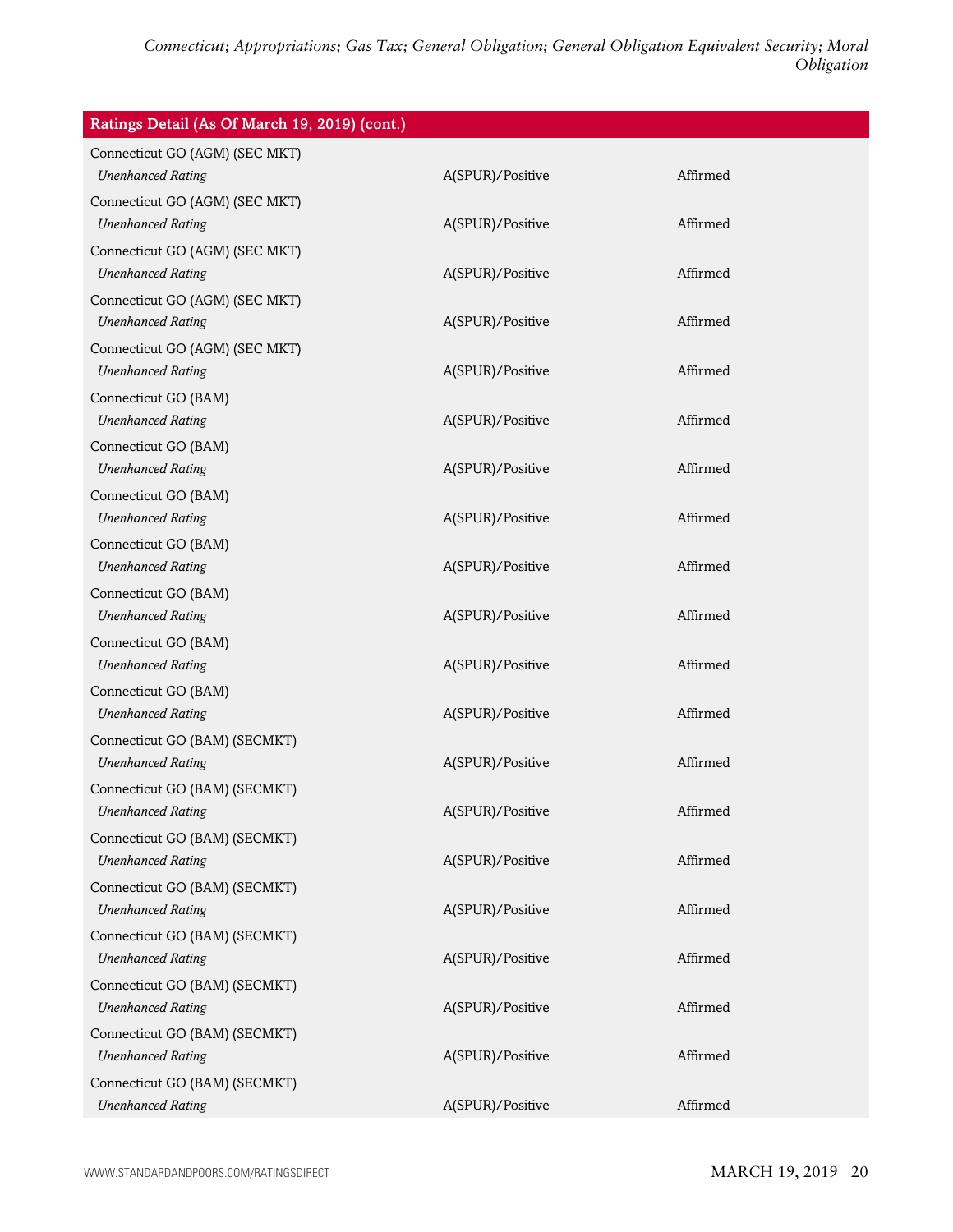| Ratings Detail (As Of March 19, 2019) (cont.)             |                  |          |
|-----------------------------------------------------------|------------------|----------|
| Connecticut GO (BAM) (SECMKT)<br><b>Unenhanced Rating</b> | A(SPUR)/Positive | Affirmed |
| Connecticut GO (BAM) (SECMKT)<br><b>Unenhanced Rating</b> | A(SPUR)/Positive | Affirmed |
| Connecticut GO (BAM) (SECMKT)<br><b>Unenhanced Rating</b> | A(SPUR)/Positive | Affirmed |
| Connecticut GO (BAM) (SECMKT)<br><b>Unenhanced Rating</b> | A(SPUR)/Positive | Affirmed |
| Connecticut GO (BAM) (SECMKT)<br><b>Unenhanced Rating</b> | A(SPUR)/Positive | Affirmed |
| Connecticut GO (BAM) (SECMKT)<br><b>Unenhanced Rating</b> | A(SPUR)/Positive | Affirmed |
| Connecticut GO (BAM) (SECMKT)<br><b>Unenhanced Rating</b> | A(SPUR)/Positive | Affirmed |
| Connecticut GO (BAM) (SECMKT)<br><b>Unenhanced Rating</b> | A(SPUR)/Positive | Affirmed |
| Connecticut GO (BAM) (SECMKT)<br><b>Unenhanced Rating</b> | A(SPUR)/Positive | Affirmed |
| Connecticut GO (BAM) (SECMKT)<br><b>Unenhanced Rating</b> | A(SPUR)/Positive | Affirmed |
| Connecticut GO (BAM) (SECMKT)<br><b>Unenhanced Rating</b> | A(SPUR)/Positive | Affirmed |
| Connecticut GO (BAM) (SECMKT)<br><b>Unenhanced Rating</b> | A(SPUR)/Positive | Affirmed |
| Connecticut GO (BAM) (SECMKT)<br><b>Unenhanced Rating</b> | A(SPUR)/Positive | Affirmed |
| Connecticut GO (BAM) (SECMKT)<br><b>Unenhanced Rating</b> | A(SPUR)/Positive | Affirmed |
| Connecticut GO (BAM) (SECMKT)<br><b>Unenhanced Rating</b> | A(SPUR)/Positive | Affirmed |
| Connecticut GO (BAM) (SECMKT)<br><b>Unenhanced Rating</b> | A(SPUR)/Positive | Affirmed |
| Connecticut GO (BAM) (SECMKT)<br><b>Unenhanced Rating</b> | A(SPUR)/Positive | Affirmed |
| Connecticut GO (BAM) (SECMKT)<br><b>Unenhanced Rating</b> | A(SPUR)/Positive | Affirmed |
| Connecticut GO (BAM) (SECMKT)<br><b>Unenhanced Rating</b> | A(SPUR)/Positive | Affirmed |
| Connecticut GO (BAM) (SECMKT)<br><b>Unenhanced Rating</b> | A(SPUR)/Positive | Affirmed |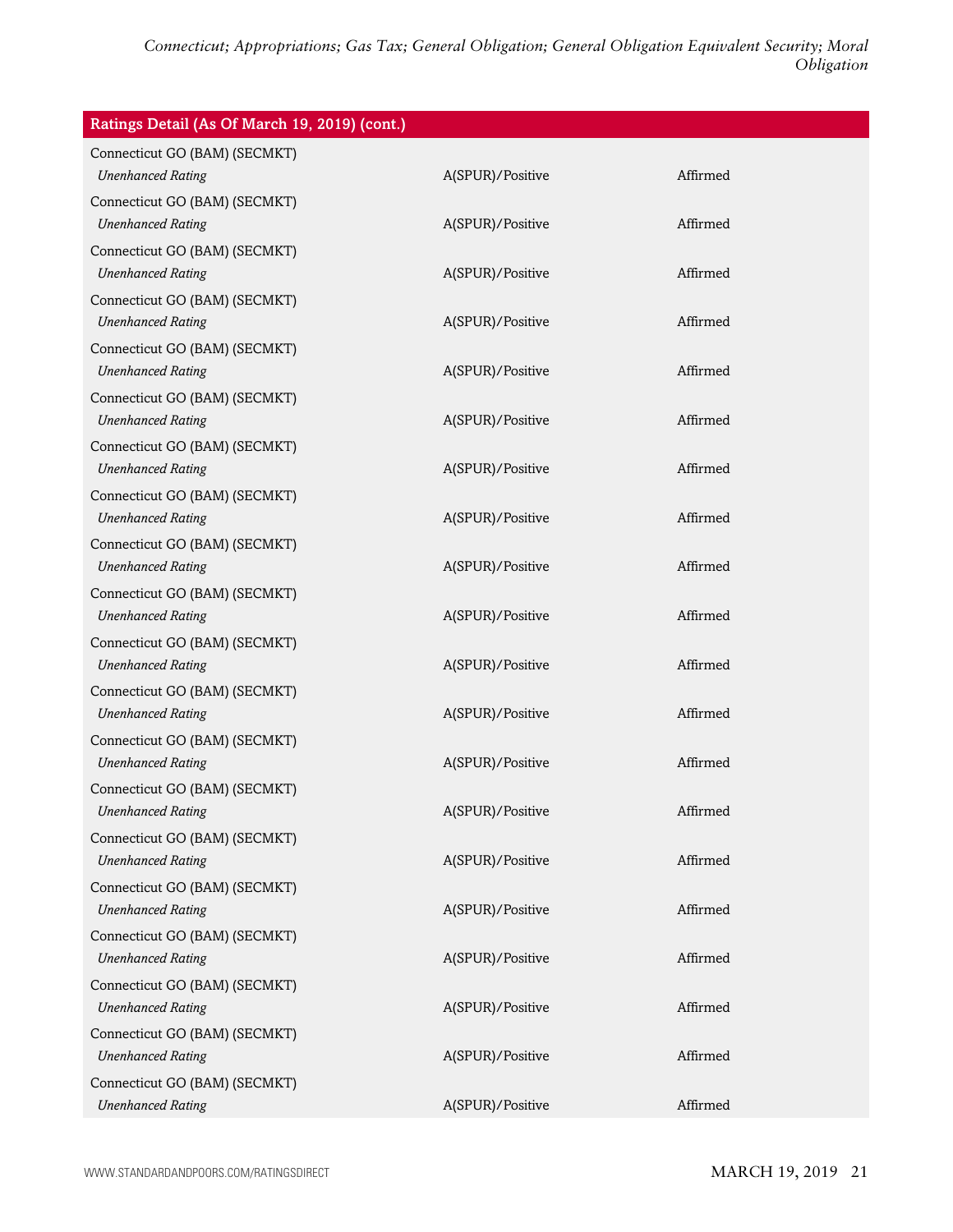| Ratings Detail (As Of March 19, 2019) (cont.)                                                                            |                   |          |
|--------------------------------------------------------------------------------------------------------------------------|-------------------|----------|
| Connecticut GO (BAM) (SECMKT)                                                                                            |                   |          |
| <b>Unenhanced Rating</b>                                                                                                 | A(SPUR)/Positive  | Affirmed |
| Connecticut GO (BAM) (SEC MKT)                                                                                           |                   |          |
| <b>Unenhanced Rating</b>                                                                                                 | A(SPUR)/Positive  | Affirmed |
| Connecticut GO (BAM) (SEC MKT)                                                                                           |                   |          |
| <b>Unenhanced Rating</b>                                                                                                 | A(SPUR)/Positive  | Affirmed |
| Connecticut GO (BAM) (SEC MKT)                                                                                           |                   |          |
| <b>Unenhanced Rating</b>                                                                                                 | A(SPUR)/Positive  | Affirmed |
| Connecticut GO (FGIC)                                                                                                    |                   |          |
| <b>Unenhanced Rating</b>                                                                                                 | A(SPUR)/Positive  | Affirmed |
| <b>Connecticut GO</b>                                                                                                    |                   |          |
| <b>Unenhanced Rating</b>                                                                                                 | A(SPUR)/Positive  | Affirmed |
| <b>Connecticut Special Tax Gas</b>                                                                                       |                   |          |
| <b>Unenhanced Rating</b>                                                                                                 | A+(SPUR)/Positive | Affirmed |
| <b>Hartford GO</b>                                                                                                       |                   |          |
| <b>Unenhanced Rating</b>                                                                                                 | A(SPUR)/Positive  | Affirmed |
| <b>Capital Region Development Authority, Connecticut</b>                                                                 |                   |          |
| Connecticut                                                                                                              |                   |          |
| Capital Region Development Authority (Connecticut) parking & energy fee rev bnds (Connecticut) ser 2005 C due 06/15/2029 |                   |          |
| Long Term Rating                                                                                                         | A/Positive        | Affirmed |
| Capital Region Dev Auth (Connecticut) GOEQUIV                                                                            |                   |          |
| Long Term Rating                                                                                                         | A/Positive        | Affirmed |
| Capital Region Dev Auth (Connecticut) GOEQUIV                                                                            |                   |          |
| <b>Unenhanced Rating</b>                                                                                                 | A(SPUR)/Positive  | Affirmed |
| <b>Connecticut Hlth &amp; Educl Facs Auth, Connecticut</b>                                                               |                   |          |
| Connecticut                                                                                                              |                   |          |
| Connecticut Hlth & Educl Facs Auth (Connecticut) APPROP                                                                  |                   |          |
| Long Term Rating                                                                                                         | A-/Positive       | Affirmed |
| Connecticut Hlth & Educl Facs Auth (Connecticut) APPROP<br>Long Term Rating                                              | A-/Positive       | Affirmed |
| Connecticut Hlth & Educl Facs Auth (Connecticut) GO                                                                      |                   |          |
| Long Term Rating                                                                                                         | A/Positive        | Affirmed |
| Connecticut Hlth & Educl Facs Auth (Connecticut) GO                                                                      |                   |          |
| Long Term Rating                                                                                                         | A/Positive        | Affirmed |
| Connecticut Hlth & Educl Facs Auth (Connecticut) GOEQUIV                                                                 |                   |          |
| Long Term Rating                                                                                                         | A/Positive        | Affirmed |
| Connecticut Hlth & Educl Facs Auth (Connecticut) GOEQUIV                                                                 |                   |          |
| Long Term Rating                                                                                                         | A/Positive        | Affirmed |
| Connecticut Hlth & Educl Facs Auth (Connecticut) GOEQUIV                                                                 |                   |          |
| Long Term Rating                                                                                                         | A/Positive        | Affirmed |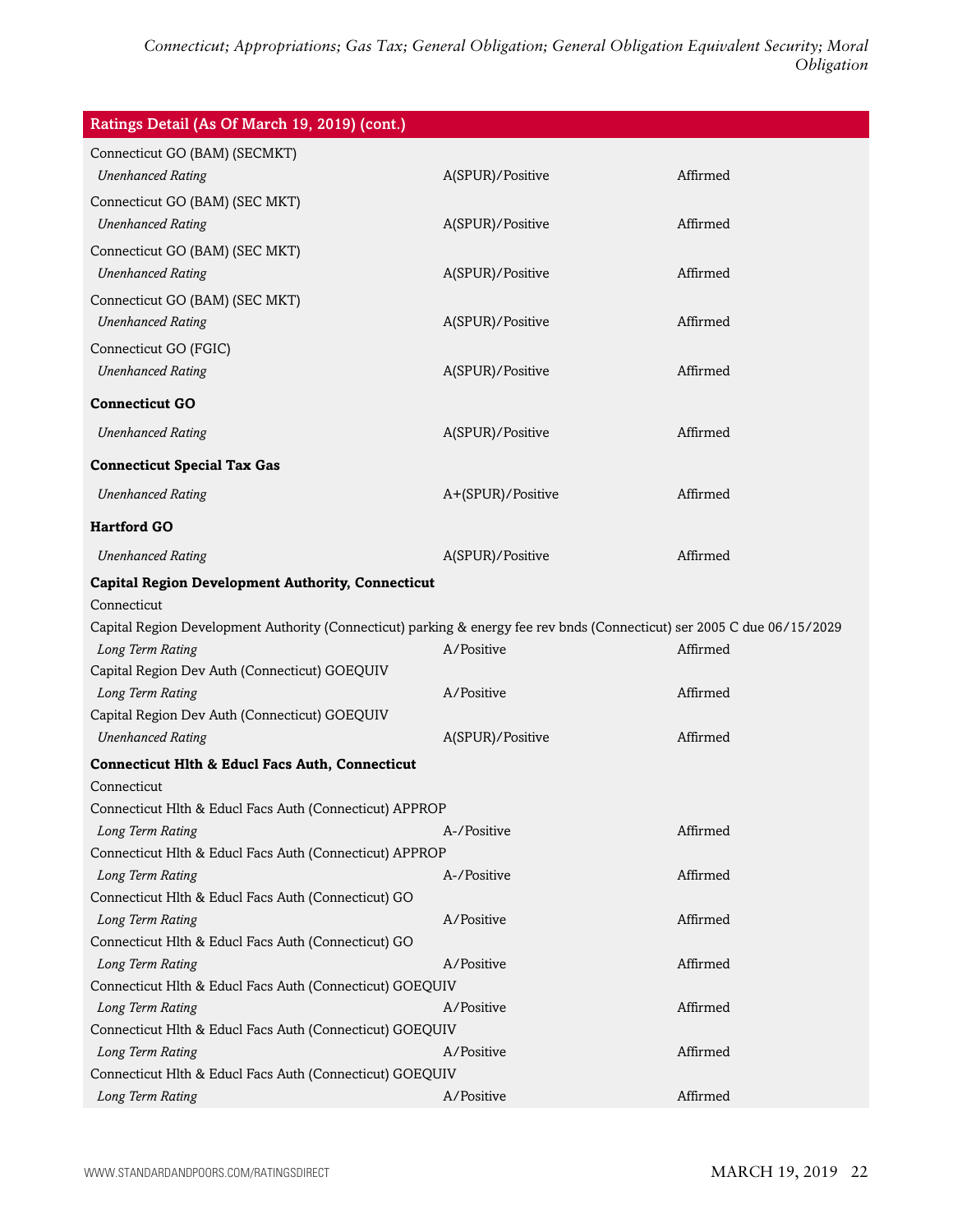| Ratings Detail (As Of March 19, 2019) (cont.)                                                            |                    |          |  |  |  |
|----------------------------------------------------------------------------------------------------------|--------------------|----------|--|--|--|
| Connecticut Hlth & Educl Facs Auth (Connecticut) GOEQUIV                                                 |                    |          |  |  |  |
| Long Term Rating                                                                                         | A/Positive         | Affirmed |  |  |  |
| Connecticut Hlth & Educl Facs Auth (Connecticut) GOEQUIV                                                 |                    |          |  |  |  |
| Long Term Rating                                                                                         | A/Positive         | Affirmed |  |  |  |
| Connecticut Hlth & Educl Facs Auth (Connecticut) GOEQUIV                                                 |                    |          |  |  |  |
| Long Term Rating                                                                                         | A/Positive         | Affirmed |  |  |  |
| Connecticut Hlth & Educl Facs Auth (Connecticut) GOEQUIV                                                 |                    |          |  |  |  |
| Long Term Rating                                                                                         | A/Positive         | Affirmed |  |  |  |
| Connecticut Hlth & Educl Facs Auth (Connecticut) GOEQUIV                                                 |                    |          |  |  |  |
| Long Term Rating                                                                                         | A/Positive         | Affirmed |  |  |  |
| Connecticut Hlth & Educl Facs Auth (Connecticut) MORALOB (ASSURED GTY)                                   |                    |          |  |  |  |
| <b>Unenhanced Rating</b>                                                                                 | BBB(SPUR)/Positive | Affirmed |  |  |  |
| Connecticut Hlth & Ed Fac Auth rev bnds (Connecticut State Univ Sys Issue) ser D-2 dtd 03/15/2002 due    |                    |          |  |  |  |
| 11/01/2020-2022                                                                                          |                    |          |  |  |  |
| <b>Unenhanced Rating</b>                                                                                 | A(SPUR)/Positive   | Affirmed |  |  |  |
| Connecticut Hlth & Ed Fac Auth (Connecticut) univ issue                                                  |                    |          |  |  |  |
| <b>Unenhanced Rating</b>                                                                                 | A(SPUR)/Positive   | Affirmed |  |  |  |
| <b>Connecticut Hsg Fin Auth, Connecticut</b>                                                             |                    |          |  |  |  |
| Connecticut                                                                                              |                    |          |  |  |  |
| Connecticut Hsg Fin Auth (Connecticut) state-supported sp oblig bnds                                     |                    |          |  |  |  |
| Long Term Rating                                                                                         | A/Positive         | Affirmed |  |  |  |
| Connecticut Hsg Fin Auth (Connecticut) state-supported sp oblig bnds                                     |                    |          |  |  |  |
| Long Term Rating                                                                                         | A/Positive         | Affirmed |  |  |  |
| Connecticut Hsg Fin Auth (Connecticut) state-supported sp oblig bnds (Connecticut) ser 24 due 06/15/2048 |                    |          |  |  |  |
| Long Term Rating                                                                                         | A/Positive         | Affirmed |  |  |  |
| Connecticut Hsg Fin Auth (Connecticut) GOEQUIV                                                           |                    |          |  |  |  |
| Long Term Rating                                                                                         | A/Positive         | Affirmed |  |  |  |
| Connecticut Hsg Fin Auth (Connecticut) GOEQUIV                                                           |                    |          |  |  |  |
| Long Term Rating                                                                                         | A/Positive         | Affirmed |  |  |  |
| Connecticut Hsg Fin Auth (Connecticut) GOEQUIV                                                           |                    |          |  |  |  |
| Long Term Rating                                                                                         | A/Positive         | Affirmed |  |  |  |
| Connecticut Hsg Fin Auth (Connecticut) GOEQUIV                                                           |                    |          |  |  |  |
| Long Term Rating                                                                                         | A/Positive         | Affirmed |  |  |  |
| Connecticut Hsg Fin Auth (Connecticut) GOEQUIV                                                           |                    |          |  |  |  |
| Long Term Rating                                                                                         | A/Positive         | Affirmed |  |  |  |
| <b>Connecticut Innovations Incorporated, Connecticut</b>                                                 |                    |          |  |  |  |
| Connecticut                                                                                              |                    |          |  |  |  |
| Connecticut Innovations Inc (Connecticut) GOEQUIV                                                        |                    |          |  |  |  |
| Long Term Rating                                                                                         | A/Positive         | Affirmed |  |  |  |
| <b>Connecticut Dev Auth (Connecticut) GO</b>                                                             |                    |          |  |  |  |
| <b>Unenhanced Rating</b>                                                                                 | A(SPUR)/Positive   | Affirmed |  |  |  |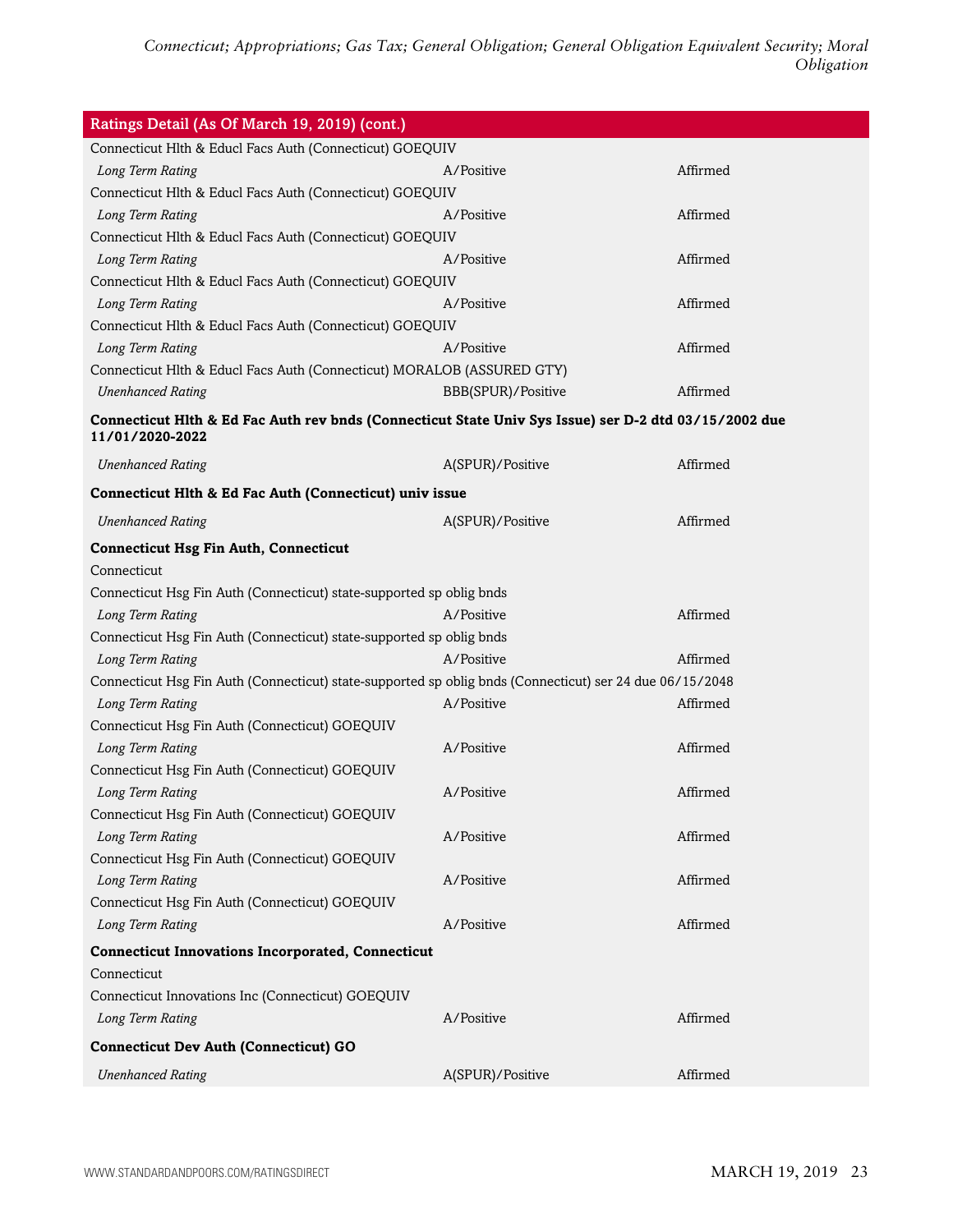#### Ratings Detail (As Of March 19, 2019) (cont.)

### **Hartford, Connecticut**

Connecticut

Connecticut GO (ASSURED GTY)

*Unenhanced Rating* A(SPUR)/Positive Affirmed

Many issues are enhanced by bond insurance.